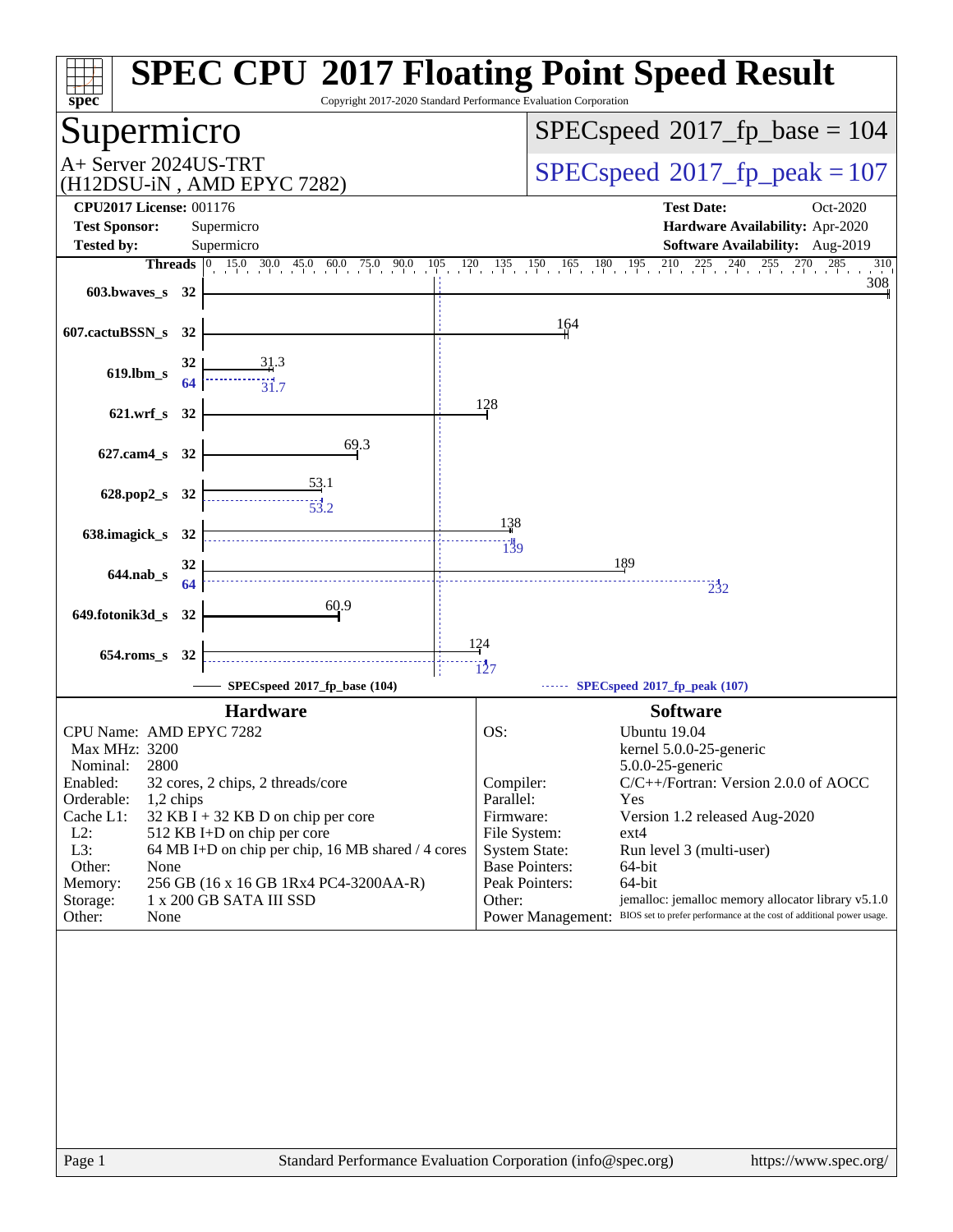Copyright 2017-2020 Standard Performance Evaluation Corporation

# Supermicro

**[spec](http://www.spec.org/)**

(H12DSU-iN , AMD EPYC 7282)

[SPECspeed](http://www.spec.org/auto/cpu2017/Docs/result-fields.html#SPECspeed2017fpbase)<sup>®</sup>2017 fp base = 104

# A+ Server 2024US-TRT  $SPEC speed@2017$  fp peak = 107

**[CPU2017 License:](http://www.spec.org/auto/cpu2017/Docs/result-fields.html#CPU2017License)** 001176 **[Test Date:](http://www.spec.org/auto/cpu2017/Docs/result-fields.html#TestDate)** Oct-2020 **[Test Sponsor:](http://www.spec.org/auto/cpu2017/Docs/result-fields.html#TestSponsor)** Supermicro **[Hardware Availability:](http://www.spec.org/auto/cpu2017/Docs/result-fields.html#HardwareAvailability)** Apr-2020 **[Tested by:](http://www.spec.org/auto/cpu2017/Docs/result-fields.html#Testedby)** Supermicro **[Software Availability:](http://www.spec.org/auto/cpu2017/Docs/result-fields.html#SoftwareAvailability)** Aug-2019

### **[Results Table](http://www.spec.org/auto/cpu2017/Docs/result-fields.html#ResultsTable)**

|                                   | <b>Base</b>    |                |       |                | <b>Peak</b> |                |            |                |                |              |                |              |                |              |
|-----------------------------------|----------------|----------------|-------|----------------|-------------|----------------|------------|----------------|----------------|--------------|----------------|--------------|----------------|--------------|
| <b>Benchmark</b>                  | <b>Threads</b> | <b>Seconds</b> | Ratio | <b>Seconds</b> | Ratio       | <b>Seconds</b> | Ratio      | <b>Threads</b> | <b>Seconds</b> | <b>Ratio</b> | <b>Seconds</b> | <b>Ratio</b> | <b>Seconds</b> | <b>Ratio</b> |
| 603.bwayes_s                      | 32             | 191            | 308   | 192            | 307         | <u> 192</u>    | 308        | 32             | 191            | 308          | 192            | 307          | 192            | <b>308</b>   |
| 607.cactuBSSN s                   | 32             | 103            | 163   | 102            | 164         | 102            | 164        | 32             | 103            | 163          | 102            | 164          | 102            | 164          |
| $619.1$ bm s                      | 32             | 167            | 31.3  | 167            | 31.3        | 176            | 29.7       | 64             | 165            | 31.7         | 165            | 31.7         | 165            | 31.7         |
| $621$ wrf s                       | 32             | 103            | 128   | 104            | 128         | 104            | 127        | 32             | 103            | 128          | 104            | <u>128</u>   | 104            | 127          |
| $627$ .cam4 s                     | 32             | 128            | 69.3  | 128            | 69.3        | 129            | 68.9       | 32             | <u>128</u>     | 69.3         | 128            | 69.3         | 129            | 68.9         |
| $628.pop2_s$                      | 32             | 224            | 53.1  | 223            | 53.2        | 224            | 53.1       | 32             | 222            | 53.5         | 223            | 53.2         | 223            | 53.2         |
| 638. imagick s                    | 32             | 105            | 138   | 104            | 139         | 104            | 138        | 32             | <b>104</b>     | <u>139</u>   | 104            | 139          | 103            | 140          |
| $644$ .nab s                      | 32             | 92.2           | 189   | 92.2           | 190         | 92.2           | <u>189</u> | 64             | 75.4           | 232          | 75.4           | 232          | 75.4           | 232          |
| 649.fotonik3d s                   | 32             | 149            | 61.2  | 150            | 60.6        | <b>150</b>     | 60.9       | 32             | 149            | 61.2         | 150            | 60.6         | 150            | 60.9         |
| $654$ .roms s                     | 32             | 127            | 124   | 127            | 124         | 127            | 124        | 32             | <u>124</u>     | <u>127</u>   | 124            | 127          | 124            | 127          |
| $SPECspeed*2017$ fp base =<br>104 |                |                |       |                |             |                |            |                |                |              |                |              |                |              |

**[SPECspeed](http://www.spec.org/auto/cpu2017/Docs/result-fields.html#SPECspeed2017fppeak)[2017\\_fp\\_peak =](http://www.spec.org/auto/cpu2017/Docs/result-fields.html#SPECspeed2017fppeak) 107**

Results appear in the [order in which they were run.](http://www.spec.org/auto/cpu2017/Docs/result-fields.html#RunOrder) Bold underlined text [indicates a median measurement](http://www.spec.org/auto/cpu2017/Docs/result-fields.html#Median).

### **[Compiler Notes](http://www.spec.org/auto/cpu2017/Docs/result-fields.html#CompilerNotes)**

The AMD64 AOCC Compiler Suite is available at <http://developer.amd.com/amd-aocc/>

#### **[Submit Notes](http://www.spec.org/auto/cpu2017/Docs/result-fields.html#SubmitNotes)**

The config file option 'submit' was used. 'numactl' was used to bind copies to the cores. See the configuration file for details.

#### **[Operating System Notes](http://www.spec.org/auto/cpu2017/Docs/result-fields.html#OperatingSystemNotes)**

'ulimit -s unlimited' was used to set environment stack size 'ulimit -l 2097152' was used to set environment locked pages in memory limit

runcpu command invoked through numactl i.e.: numactl --interleave=all runcpu <etc>

Set dirty\_ratio=8 to limit dirty cache to 8% of memory Set swappiness=1 to swap only if necessary Set zone\_reclaim\_mode=1 to free local node memory and avoid remote memory sync then drop\_caches=3 to reset caches before invoking runcpu

dirty ratio, swappiness, zone reclaim mode and drop caches were all set using privileged echo (e.g. echo 1 > /proc/sys/vm/swappiness).

Transparent huge pages set to 'always' for this run (OS default)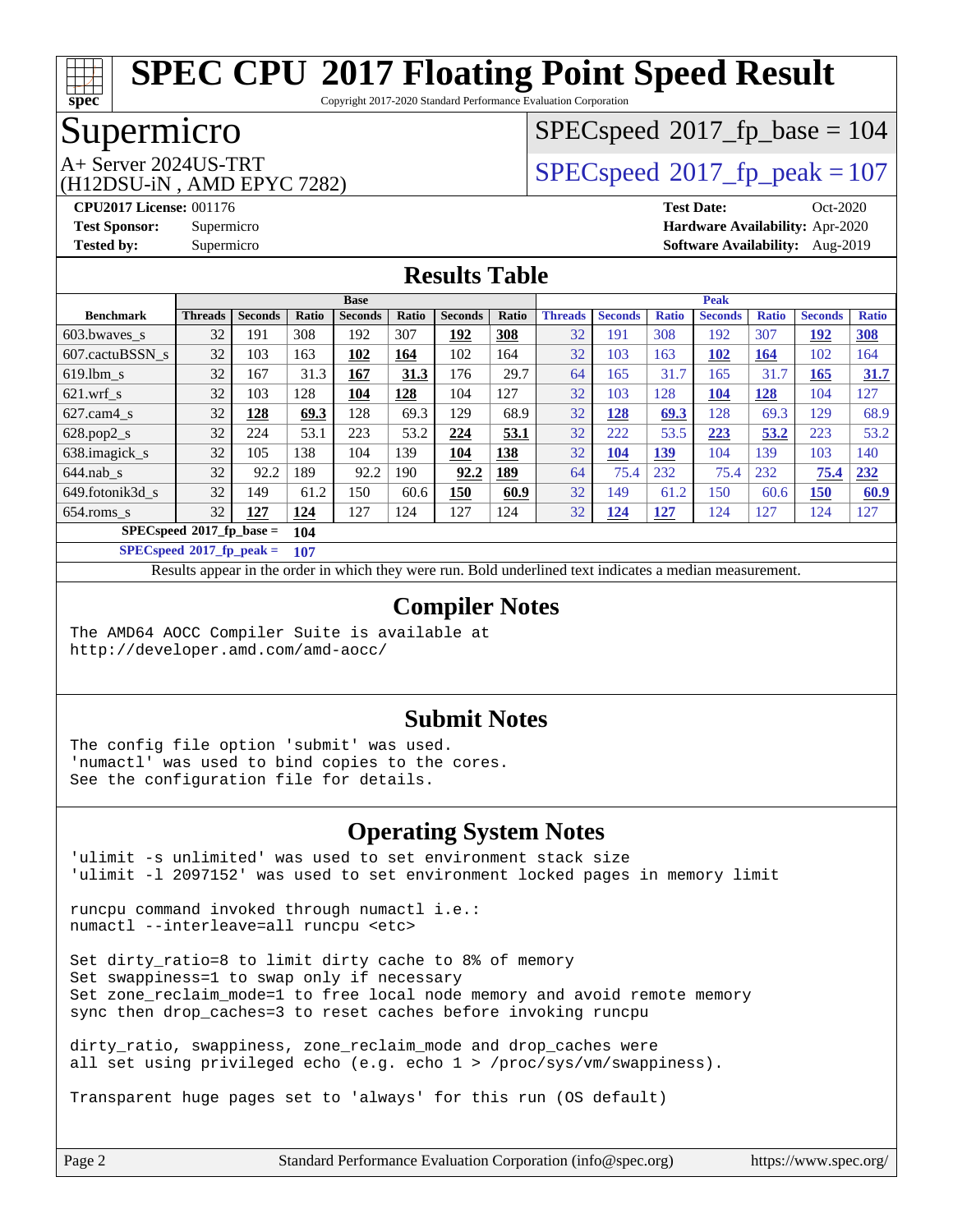Copyright 2017-2020 Standard Performance Evaluation Corporation

### Supermicro

**[spec](http://www.spec.org/)**

[SPECspeed](http://www.spec.org/auto/cpu2017/Docs/result-fields.html#SPECspeed2017fpbase)<sup>®</sup>2017 fp base = 104

(H12DSU-iN , AMD EPYC 7282)

A+ Server 2024US-TRT  $SPEC speed@2017$  fp  $peak = 107$ 

**[Tested by:](http://www.spec.org/auto/cpu2017/Docs/result-fields.html#Testedby)** Supermicro **Supermicro [Software Availability:](http://www.spec.org/auto/cpu2017/Docs/result-fields.html#SoftwareAvailability)** Aug-2019

**[CPU2017 License:](http://www.spec.org/auto/cpu2017/Docs/result-fields.html#CPU2017License)** 001176 **[Test Date:](http://www.spec.org/auto/cpu2017/Docs/result-fields.html#TestDate)** Oct-2020 **[Test Sponsor:](http://www.spec.org/auto/cpu2017/Docs/result-fields.html#TestSponsor)** Supermicro **[Hardware Availability:](http://www.spec.org/auto/cpu2017/Docs/result-fields.html#HardwareAvailability)** Apr-2020

#### **[Environment Variables Notes](http://www.spec.org/auto/cpu2017/Docs/result-fields.html#EnvironmentVariablesNotes)**

Environment variables set by runcpu before the start of the run: GOMP\_CPU\_AFFINITY = "0-63" LD\_LIBRARY\_PATH = "/home/cpu2017/amd\_speed\_aocc200\_rome\_C\_lib/64;/home/cpu2017/amd\_speed\_a occ200\_rome\_C\_lib/32:" MALLOC\_CONF = "retain:true" OMP\_DYNAMIC = "false" OMP\_SCHEDULE = "static" OMP\_STACKSIZE = "128M" OMP\_THREAD\_LIMIT = "64" Environment variables set by runcpu during the 619.lbm\_s peak run: GOMP CPU AFFINITY = "0 32 1 33 2 34 3 35 4 36 5 37 6 38 7 39 8 40 9 41 10 42 11 43 12 44 13 45 14 46 15 47 16 48 17 49 18 50 19 51 20 52 21 53 22 54 23 55 24 56 25 57 26 58 27 59 28 60 29 61 30 62 31 63" Environment variables set by runcpu during the 628.pop2\_s peak run: GOMP\_CPU\_AFFINITY = "0-31" Environment variables set by runcpu during the 638.imagick\_s peak run: GOMP\_CPU\_AFFINITY = "0-31" Environment variables set by runcpu during the 644.nab\_s peak run: GOMP CPU AFFINITY = "0 32 1 33 2 34 3 35 4 36 5 37 6 38 7 39 8 40 9 41 10 42 11 43 12 44 13 45 14 46 15 47 16 48 17 49 18 50 19 51 20 52 21 53 22 54

Environment variables set by runcpu during the 654.roms\_s peak run: GOMP\_CPU\_AFFINITY = "0-31"

23 55 24 56 25 57 26 58 27 59 28 60 29 61 30 62 31 63"

#### **[General Notes](http://www.spec.org/auto/cpu2017/Docs/result-fields.html#GeneralNotes)**

Binaries were compiled on a system with 2x AMD EPYC 7601 CPU + 512GB Memory using Fedora 26

NA: The test sponsor attests, as of date of publication, that CVE-2017-5754 (Meltdown) is mitigated in the system as tested and documented. Yes: The test sponsor attests, as of date of publication, that CVE-2017-5753 (Spectre variant 1) is mitigated in the system as tested and documented. Yes: The test sponsor attests, as of date of publication, that CVE-2017-5715 (Spectre variant 2) is mitigated in the system as tested and documented.

jemalloc: configured and built with GCC v9.1.0 in Ubuntu 19.04 with -O3 -znver2 -flto jemalloc 5.1.0 is available here: <https://github.com/jemalloc/jemalloc/releases/download/5.1.0/jemalloc-5.1.0.tar.bz2>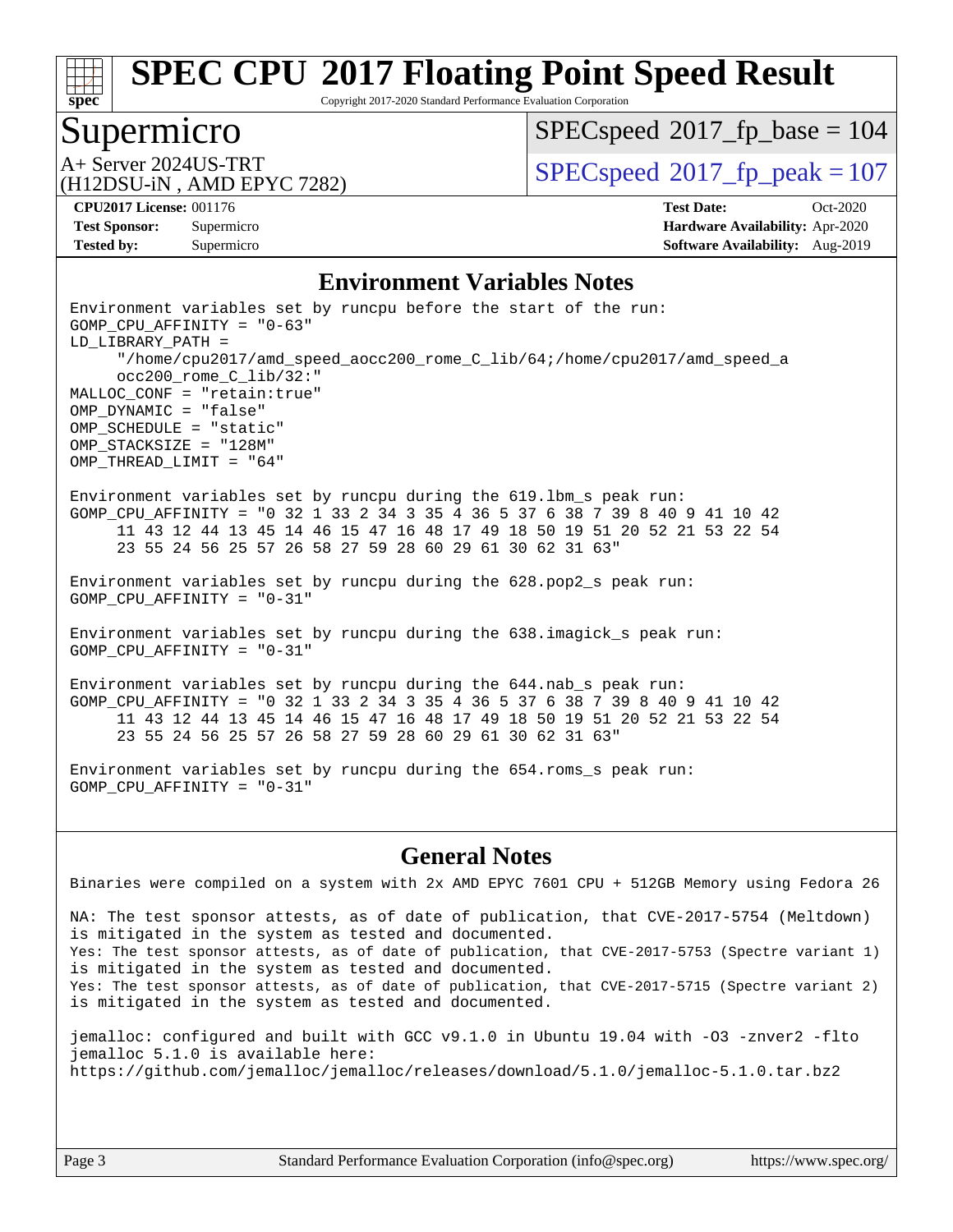Copyright 2017-2020 Standard Performance Evaluation Corporation

### Supermicro

**[spec](http://www.spec.org/)**

[SPECspeed](http://www.spec.org/auto/cpu2017/Docs/result-fields.html#SPECspeed2017fpbase)<sup>®</sup>2017 fp base = 104

(H12DSU-iN , AMD EPYC 7282)

A+ Server 2024US-TRT  $\begin{array}{|l|l|}\n\hline\n\text{A+ Server 2024US-TRT}\n\hline\n\text{A-ATD EBC} & & & \text{SPEC speed} \textcirc 2017\_fp\_peak = 107\n\end{array}$ 

**[CPU2017 License:](http://www.spec.org/auto/cpu2017/Docs/result-fields.html#CPU2017License)** 001176 **[Test Date:](http://www.spec.org/auto/cpu2017/Docs/result-fields.html#TestDate)** Oct-2020 **[Test Sponsor:](http://www.spec.org/auto/cpu2017/Docs/result-fields.html#TestSponsor)** Supermicro **[Hardware Availability:](http://www.spec.org/auto/cpu2017/Docs/result-fields.html#HardwareAvailability)** Apr-2020 **[Tested by:](http://www.spec.org/auto/cpu2017/Docs/result-fields.html#Testedby)** Supermicro **Supermicro [Software Availability:](http://www.spec.org/auto/cpu2017/Docs/result-fields.html#SoftwareAvailability)** Aug-2019

#### **[Platform Notes](http://www.spec.org/auto/cpu2017/Docs/result-fields.html#PlatformNotes)**

Page 4 Standard Performance Evaluation Corporation [\(info@spec.org\)](mailto:info@spec.org) <https://www.spec.org/> BIOS Settings: Determinism Control = Manual Determinism Slider = Power cTDP Control = Manual cTDP = 150 Package Power Limit Control = Manual Package Power Limit = 150 APBDIS = 1 Sysinfo program /home/cpu2017/bin/sysinfo Rev: r6365 of 2019-08-21 295195f888a3d7edb1e6e46a485a0011 running on h12dsu Sat Oct 24 22:20:23 2020 SUT (System Under Test) info as seen by some common utilities. For more information on this section, see <https://www.spec.org/cpu2017/Docs/config.html#sysinfo> From /proc/cpuinfo model name : AMD EPYC 7282 16-Core Processor 2 "physical id"s (chips) 64 "processors" cores, siblings (Caution: counting these is hw and system dependent. The following excerpts from /proc/cpuinfo might not be reliable. Use with caution.) cpu cores : 16 siblings : 32 physical 0: cores 0 1 2 3 4 5 6 7 8 9 10 11 12 13 14 15 physical 1: cores 0 1 2 3 4 5 6 7 8 9 10 11 12 13 14 15 From lscpu: Architecture: x86\_64 CPU op-mode(s): 32-bit, 64-bit Byte Order: Little Endian Address sizes: 43 bits physical, 48 bits virtual  $CPU(s):$  64 On-line CPU(s) list: 0-63 Thread(s) per core: 2 Core(s) per socket: 16 Socket(s): 2 NUMA node(s): 2 Vendor ID: AuthenticAMD CPU family: 23 Model: 49 Model name: AMD EPYC 7282 16-Core Processor Stepping: 0 CPU MHz: 3200.058 CPU max MHz: 2800.0000 CPU min MHz: 1500.0000 **(Continued on next page)**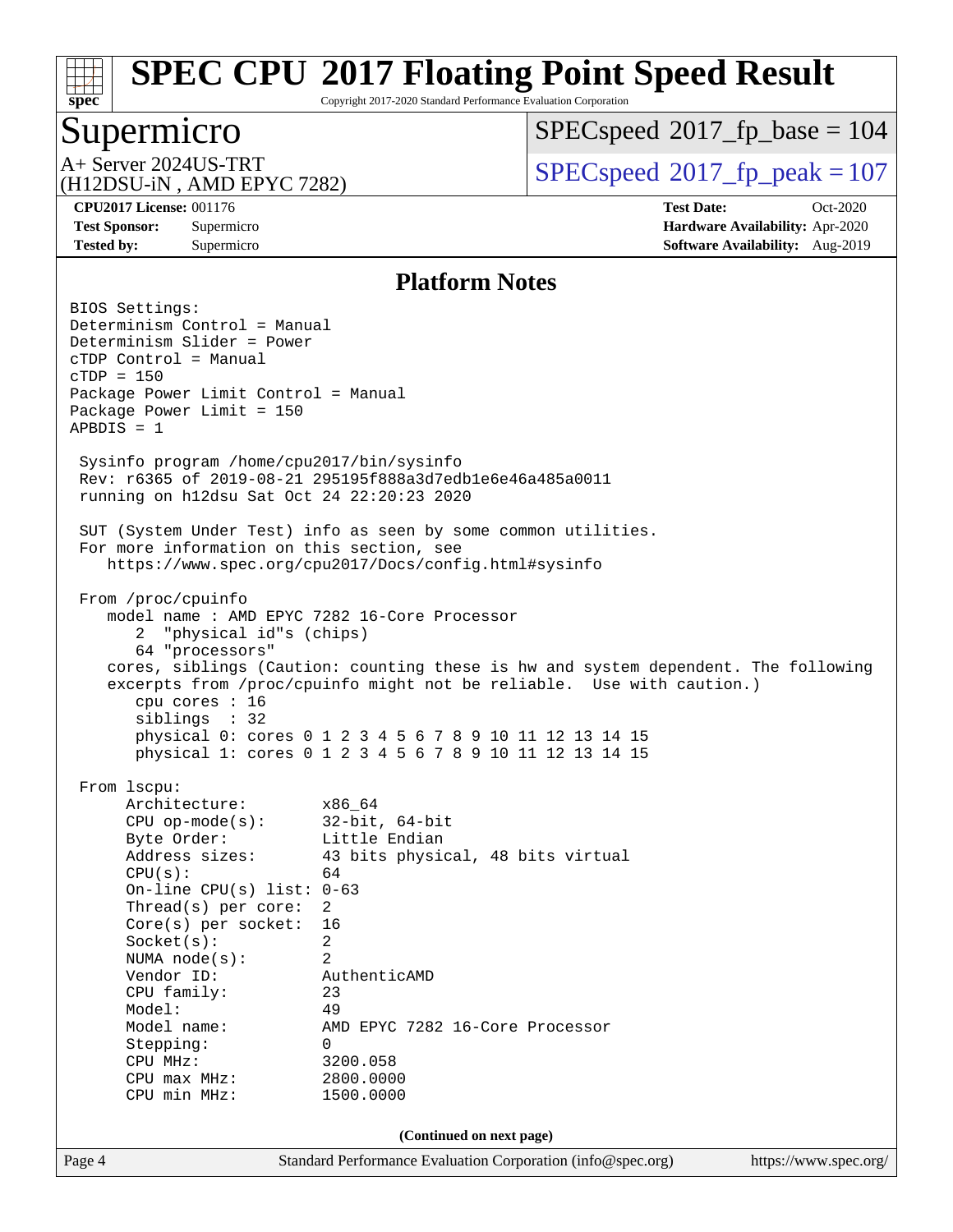Copyright 2017-2020 Standard Performance Evaluation Corporation

# Supermicro

**[spec](http://www.spec.org/)**

 $SPECspeed*2017_fp\_base = 104$  $SPECspeed*2017_fp\_base = 104$ 

(H12DSU-iN , AMD EPYC 7282)

A+ Server 2024US-TRT  $\begin{array}{|l|l|}\n\hline\n\text{A+ Server 2024US-TRT}\n\hline\n\text{A+ DPSU} & \text{AMD FPVC 7282}\n\hline\n\end{array}$ 

**[CPU2017 License:](http://www.spec.org/auto/cpu2017/Docs/result-fields.html#CPU2017License)** 001176 **[Test Date:](http://www.spec.org/auto/cpu2017/Docs/result-fields.html#TestDate)** Oct-2020 **[Test Sponsor:](http://www.spec.org/auto/cpu2017/Docs/result-fields.html#TestSponsor)** Supermicro **[Hardware Availability:](http://www.spec.org/auto/cpu2017/Docs/result-fields.html#HardwareAvailability)** Apr-2020 **[Tested by:](http://www.spec.org/auto/cpu2017/Docs/result-fields.html#Testedby)** Supermicro **[Software Availability:](http://www.spec.org/auto/cpu2017/Docs/result-fields.html#SoftwareAvailability)** Aug-2019

#### **[Platform Notes \(Continued\)](http://www.spec.org/auto/cpu2017/Docs/result-fields.html#PlatformNotes)**

| BogoMIPS:<br>Virtualization:                                             | 5600.16<br>$AMD-V$                                                                                                                                                                                                                                                                                                                                                                                                                                                                                                                                                                                                                                                                                                                                                                                                                                                                                                                        |
|--------------------------------------------------------------------------|-------------------------------------------------------------------------------------------------------------------------------------------------------------------------------------------------------------------------------------------------------------------------------------------------------------------------------------------------------------------------------------------------------------------------------------------------------------------------------------------------------------------------------------------------------------------------------------------------------------------------------------------------------------------------------------------------------------------------------------------------------------------------------------------------------------------------------------------------------------------------------------------------------------------------------------------|
| L1d cache:                                                               | 32K                                                                                                                                                                                                                                                                                                                                                                                                                                                                                                                                                                                                                                                                                                                                                                                                                                                                                                                                       |
| Lli cache:                                                               | 32K                                                                                                                                                                                                                                                                                                                                                                                                                                                                                                                                                                                                                                                                                                                                                                                                                                                                                                                                       |
| $L2$ cache:                                                              | 512K                                                                                                                                                                                                                                                                                                                                                                                                                                                                                                                                                                                                                                                                                                                                                                                                                                                                                                                                      |
| L3 cache:                                                                | 16384K                                                                                                                                                                                                                                                                                                                                                                                                                                                                                                                                                                                                                                                                                                                                                                                                                                                                                                                                    |
| NUMA node0 $CPU(s): 0-15, 32-47$                                         |                                                                                                                                                                                                                                                                                                                                                                                                                                                                                                                                                                                                                                                                                                                                                                                                                                                                                                                                           |
| NUMA $node1$ $CPU(s):$                                                   | $16 - 31, 48 - 63$                                                                                                                                                                                                                                                                                                                                                                                                                                                                                                                                                                                                                                                                                                                                                                                                                                                                                                                        |
| Flags:<br>overflow_recov succor smca                                     | fpu vme de pse tsc msr pae mce cx8 apic sep mtrr pge mca cmov<br>pat pse36 clflush mmx fxsr sse sse2 ht syscall nx mmxext fxsr_opt pdpe1gb rdtscp lm<br>constant_tsc rep_good nopl xtopology nonstop_tsc cpuid extd_apicid aperfmperf pni<br>pclmulqdq monitor ssse3 fma cx16 sse4_1 sse4_2 movbe popcnt aes xsave avx f16c<br>rdrand lahf_lm cmp_legacy svm extapic cr8_legacy abm sse4a misalignsse 3dnowprefetch<br>osvw ibs skinit wdt tce topoext perfctr_core perfctr_nb bpext perfctr_llc mwaitx cpb<br>cat_13 cdp_13 hw_pstate sme ssbd mba sev ibrs ibpb stibp vmmcall fsgsbase bmil avx2<br>smep bmi2 cqm rdt_a rdseed adx smap clflushopt clwb sha_ni xsaveopt xsavec xgetbvl<br>xsaves cqm_llc cqm_occup_llc cqm_mbm_total cqm_mbm_local clzero irperf xsaveerptr<br>wbnoinvd arat npt lbrv svm_lock nrip_save tsc_scale vmcb_clean flushbyasid<br>decodeassists pausefilter pfthreshold avic v_vmsave_vmload vgif umip rdpid |
| /proc/cpuinfo cache data<br>cache size : 512 KB                          |                                                                                                                                                                                                                                                                                                                                                                                                                                                                                                                                                                                                                                                                                                                                                                                                                                                                                                                                           |
| physical chip.<br>$available: 2 nodes (0-1)$<br>44 45 46 47              | From numactl --hardware WARNING: a numactl 'node' might or might not correspond to a<br>node 0 cpus: 0 1 2 3 4 5 6 7 8 9 10 11 12 13 14 15 32 33 34 35 36 37 38 39 40 41 42 43                                                                                                                                                                                                                                                                                                                                                                                                                                                                                                                                                                                                                                                                                                                                                            |
| node 0 size: 128855 MB                                                   |                                                                                                                                                                                                                                                                                                                                                                                                                                                                                                                                                                                                                                                                                                                                                                                                                                                                                                                                           |
| node 0 free: 127805 MB<br>57 58 59 60 61 62 63<br>node 1 size: 129016 MB | node 1 cpus: 16 17 18 19 20 21 22 23 24 25 26 27 28 29 30 31 48 49 50 51 52 53 54 55 56                                                                                                                                                                                                                                                                                                                                                                                                                                                                                                                                                                                                                                                                                                                                                                                                                                                   |
| node 1 free: 128454 MB                                                   |                                                                                                                                                                                                                                                                                                                                                                                                                                                                                                                                                                                                                                                                                                                                                                                                                                                                                                                                           |
| node distances:                                                          |                                                                                                                                                                                                                                                                                                                                                                                                                                                                                                                                                                                                                                                                                                                                                                                                                                                                                                                                           |
| node<br>$\overline{0}$<br>$\overline{\phantom{a}}$                       |                                                                                                                                                                                                                                                                                                                                                                                                                                                                                                                                                                                                                                                                                                                                                                                                                                                                                                                                           |
| 10 32<br>0:<br>1:<br>32 10                                               |                                                                                                                                                                                                                                                                                                                                                                                                                                                                                                                                                                                                                                                                                                                                                                                                                                                                                                                                           |
| From /proc/meminfo                                                       |                                                                                                                                                                                                                                                                                                                                                                                                                                                                                                                                                                                                                                                                                                                                                                                                                                                                                                                                           |
| MemTotal:<br>264061068 kB<br>HugePages_Total:<br>Hugepagesize:           | 0<br>2048 kB                                                                                                                                                                                                                                                                                                                                                                                                                                                                                                                                                                                                                                                                                                                                                                                                                                                                                                                              |
| /usr/bin/lsb_release -d<br>Ubuntu 19.04                                  |                                                                                                                                                                                                                                                                                                                                                                                                                                                                                                                                                                                                                                                                                                                                                                                                                                                                                                                                           |
|                                                                          | (Continued on next page)                                                                                                                                                                                                                                                                                                                                                                                                                                                                                                                                                                                                                                                                                                                                                                                                                                                                                                                  |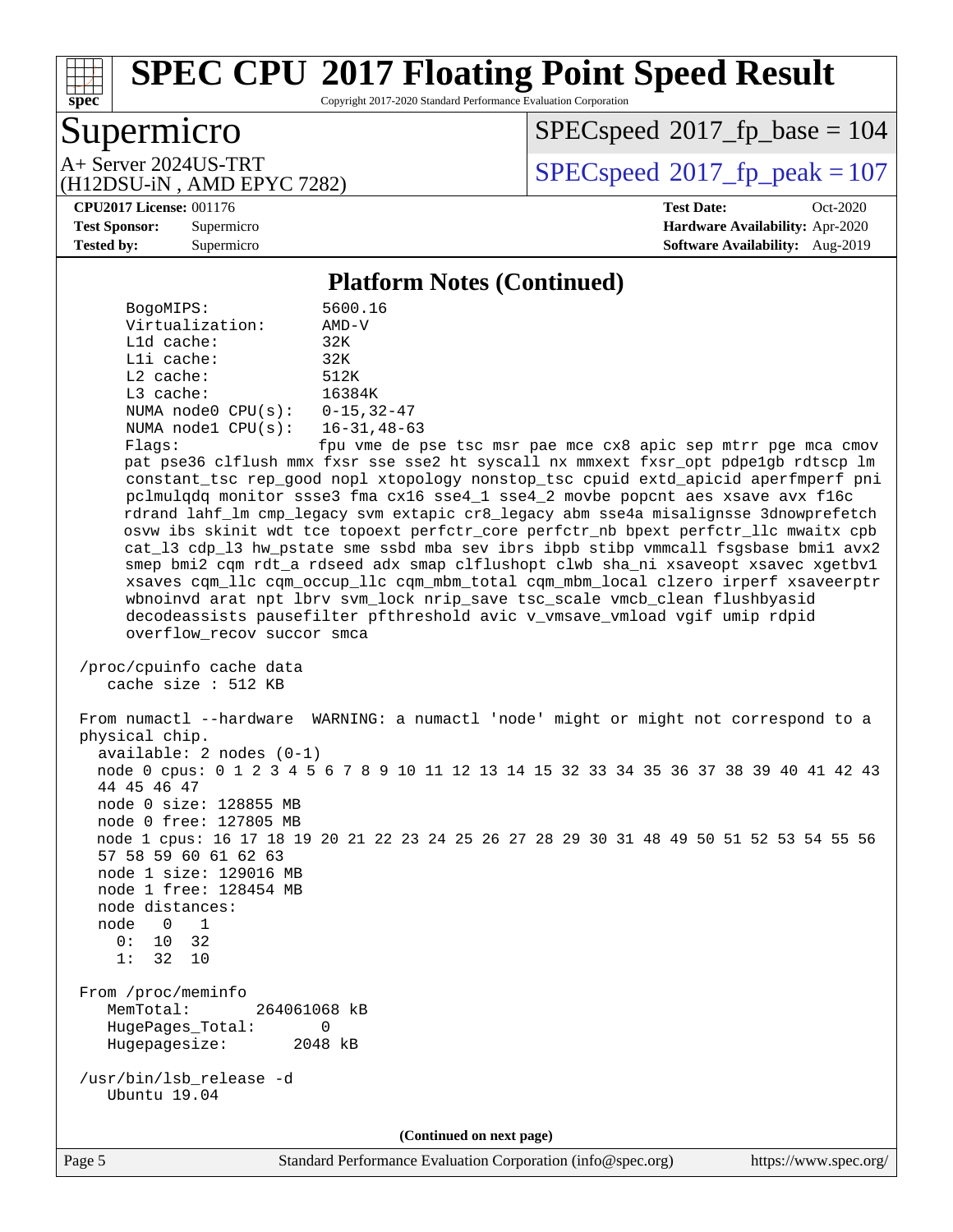Copyright 2017-2020 Standard Performance Evaluation Corporation

# Supermicro

**[spec](http://www.spec.org/)**

 $SPECspeed*2017_fp\_base = 104$  $SPECspeed*2017_fp\_base = 104$ 

(H12DSU-iN , AMD EPYC 7282)

A+ Server 2024US-TRT  $\begin{array}{|l|l|}\n\hline\n\text{A+ Server 2024US-TRT}\n\hline\n\text{A+ DPSU} & \text{AMD FPVC 7282}\n\hline\n\end{array}$ 

**[CPU2017 License:](http://www.spec.org/auto/cpu2017/Docs/result-fields.html#CPU2017License)** 001176 **[Test Date:](http://www.spec.org/auto/cpu2017/Docs/result-fields.html#TestDate)** Oct-2020 **[Test Sponsor:](http://www.spec.org/auto/cpu2017/Docs/result-fields.html#TestSponsor)** Supermicro **[Hardware Availability:](http://www.spec.org/auto/cpu2017/Docs/result-fields.html#HardwareAvailability)** Apr-2020 **[Tested by:](http://www.spec.org/auto/cpu2017/Docs/result-fields.html#Testedby)** Supermicro **[Software Availability:](http://www.spec.org/auto/cpu2017/Docs/result-fields.html#SoftwareAvailability)** Aug-2019

### **[Platform Notes \(Continued\)](http://www.spec.org/auto/cpu2017/Docs/result-fields.html#PlatformNotes)**

| Standard Performance Evaluation Corporation (info@spec.org)<br>https://www.spec.org/<br>Page 6                                                                                                                                                                                                                                                                                                              |
|-------------------------------------------------------------------------------------------------------------------------------------------------------------------------------------------------------------------------------------------------------------------------------------------------------------------------------------------------------------------------------------------------------------|
| (Continued on next page)                                                                                                                                                                                                                                                                                                                                                                                    |
| Product: Super Server<br>0123456789<br>Serial:<br>Additional information from dmidecode follows. WARNING: Use caution when you interpret<br>this section. The 'dmidecode' program reads system data which is "intended to allow<br>hardware to be accurately determined", but the intent may not be met, as there are<br>frequent changes to hardware, firmware, and the "DMTF SMBIOS" standard.<br>Memory: |
| From /sys/devices/virtual/dmi/id<br>BIOS:<br>American Megatrends Inc. 1.2 08/10/2020<br>Vendor: Supermicro                                                                                                                                                                                                                                                                                                  |
| SPEC is set to: /home/cpu2017<br>Filesystem<br>Type Size Used Avail Use% Mounted on<br>$/\text{dev}/\text{sda2}$<br>ext4 183G<br>32G 142G 19% /                                                                                                                                                                                                                                                             |
| run-level 3 Oct 23 16:38                                                                                                                                                                                                                                                                                                                                                                                    |
| pointer sanitization<br>Mitigation: Full AMD retpoline, IBPB:<br>$CVE-2017-5715$ (Spectre variant 2):<br>conditional, IBRS_FW, STIBP: conditional, RSB<br>filling                                                                                                                                                                                                                                           |
| CVE-2018-3639 (Speculative Store Bypass): Mitigation: Speculative Store Bypass disabled<br>via prctl and seccomp<br>CVE-2017-5753 (Spectre variant 1):<br>Mitigation: usercopy/swapgs barriers and __user                                                                                                                                                                                                   |
| CVE-2017-5754 (Meltdown):<br>Not affected                                                                                                                                                                                                                                                                                                                                                                   |
| CVE-2018-3620 (L1 Terminal Fault):<br>Not affected<br>Not affected<br>Microarchitectural Data Sampling:                                                                                                                                                                                                                                                                                                     |
| Kernel self-reported vulnerability status:                                                                                                                                                                                                                                                                                                                                                                  |
| uname $-a$ :<br>Linux h12dsu 5.0.0-25-generic #26-Ubuntu SMP Thu Aug 1 12:04:58 UTC 2019 x86_64 x86_64<br>x86_64 GNU/Linux                                                                                                                                                                                                                                                                                  |
| From /etc/*release* /etc/*version*<br>debian_version: buster/sid<br>os-release:<br>NAME="Ubuntu"<br>VERSION="19.04 (Disco Dingo)"<br>ID=ubuntu<br>ID_LIKE=debian<br>PRETTY_NAME="Ubuntu 19.04"<br>VERSION_ID="19.04"<br>HOME_URL="https://www.ubuntu.com/"<br>SUPPORT_URL="https://help.ubuntu.com/"                                                                                                        |
|                                                                                                                                                                                                                                                                                                                                                                                                             |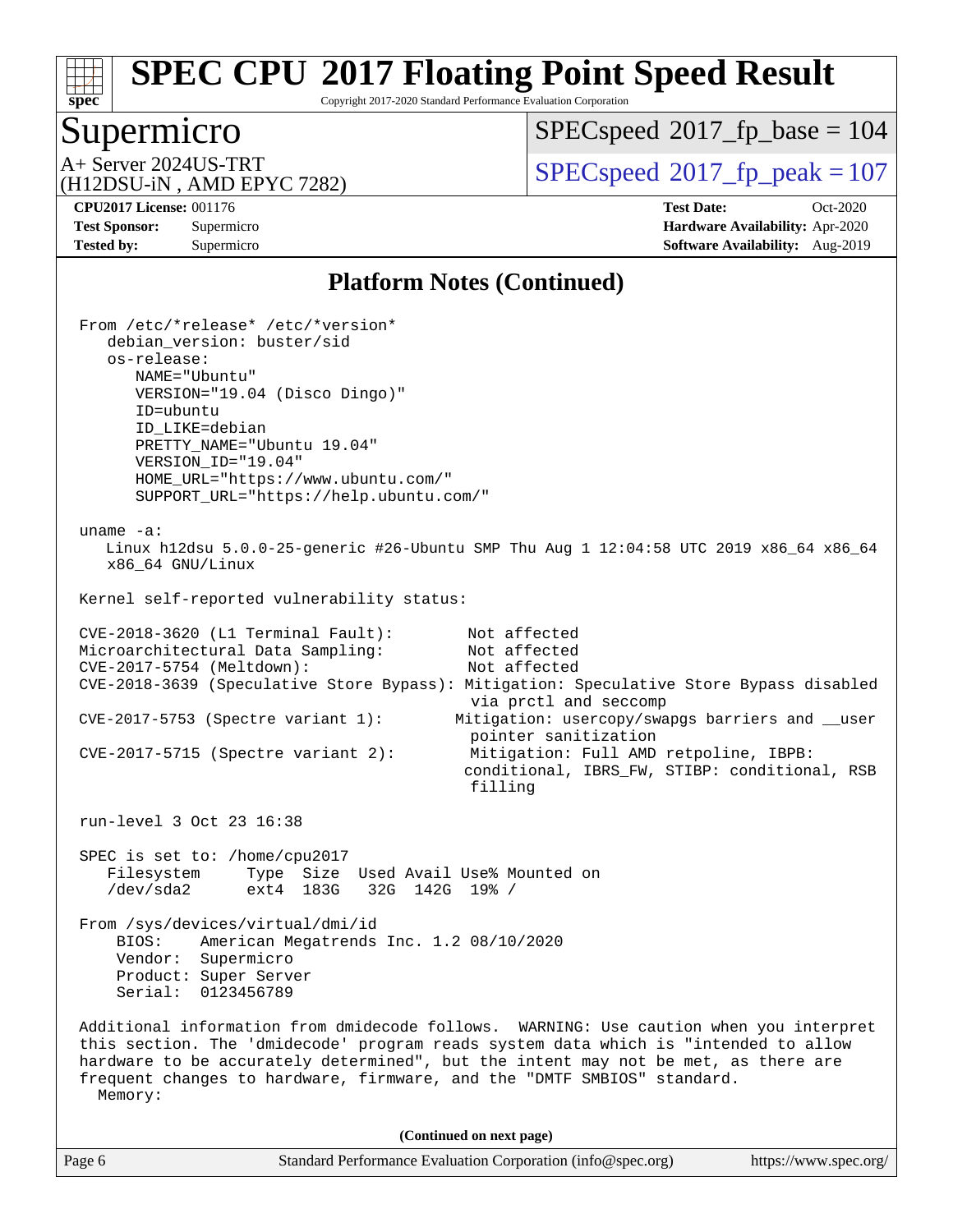Copyright 2017-2020 Standard Performance Evaluation Corporation

### Supermicro

**[spec](http://www.spec.org/)**

 $SPEC speed$ <sup>®</sup> $2017$ \_fp\_base = 104

(H12DSU-iN , AMD EPYC 7282)

 $A+$  Server 2024US-TRT  $\begin{array}{|l|l|}\n\hline\n\text{A+Server 2024US-TRT}\n\hline\n\text{A-OPT} & \text{A-OPT} & \text{SPEC speed} & 2017\n\hline\n\end{array}$ 

**[CPU2017 License:](http://www.spec.org/auto/cpu2017/Docs/result-fields.html#CPU2017License)** 001176 **[Test Date:](http://www.spec.org/auto/cpu2017/Docs/result-fields.html#TestDate)** Oct-2020 **[Test Sponsor:](http://www.spec.org/auto/cpu2017/Docs/result-fields.html#TestSponsor)** Supermicro **[Hardware Availability:](http://www.spec.org/auto/cpu2017/Docs/result-fields.html#HardwareAvailability)** Apr-2020 **[Tested by:](http://www.spec.org/auto/cpu2017/Docs/result-fields.html#Testedby)** Supermicro **[Software Availability:](http://www.spec.org/auto/cpu2017/Docs/result-fields.html#SoftwareAvailability)** Aug-2019

#### **[Platform Notes \(Continued\)](http://www.spec.org/auto/cpu2017/Docs/result-fields.html#PlatformNotes)**

16x NO DIMM Unknown

16x Samsung M393A2K40DB3-CWE 16 kB 1 rank 3200

(End of data from sysinfo program)

#### **[Compiler Version Notes](http://www.spec.org/auto/cpu2017/Docs/result-fields.html#CompilerVersionNotes)**

| C                                                                                                                                                                             | ========================<br>619.1bm_s(base, peak) 638.imagick_s(base, peak)<br>644.nab_s(base, peak)                                                                                                                                                                                                                                                                                                                                                                                                                                                                                                                                |                       |
|-------------------------------------------------------------------------------------------------------------------------------------------------------------------------------|-------------------------------------------------------------------------------------------------------------------------------------------------------------------------------------------------------------------------------------------------------------------------------------------------------------------------------------------------------------------------------------------------------------------------------------------------------------------------------------------------------------------------------------------------------------------------------------------------------------------------------------|-----------------------|
| Target: x86_64-unknown-linux-gnu<br>Thread model: posix                                                                                                                       | AOCC.LLVM.2.0.0.B191.2019_07_19 clang version 8.0.0 (CLANG: Jenkins<br>AOCC_2_0_0-Build#191) (based on LLVM AOCC.LLVM.2.0.0.B191.2019_07_19)<br>InstalledDir: /sppo/dev/compilers/aocc-compiler-2.0.0/bin                                                                                                                                                                                                                                                                                                                                                                                                                           |                       |
|                                                                                                                                                                               | $C_{++}$ , C, Fortran   607.cactuBSSN_s(base, peak)                                                                                                                                                                                                                                                                                                                                                                                                                                                                                                                                                                                 |                       |
| Target: x86_64-unknown-linux-gnu<br>Thread model: posix<br>Target: x86_64-unknown-linux-gnu<br>Thread model: posix<br>Target: x86_64-unknown-linux-gnu<br>Thread model: posix | AOCC.LLVM.2.0.0.B191.2019_07_19 clang version 8.0.0 (CLANG: Jenkins<br>AOCC_2_0_0-Build#191) (based on LLVM AOCC.LLVM.2.0.0.B191.2019_07_19)<br>InstalledDir: /sppo/dev/compilers/aocc-compiler-2.0.0/bin<br>AOCC.LLVM.2.0.0.B191.2019_07_19 clang version 8.0.0 (CLANG: Jenkins<br>AOCC_2_0_0-Build#191) (based on LLVM AOCC.LLVM.2.0.0.B191.2019_07_19)<br>InstalledDir: /sppo/dev/compilers/aocc-compiler-2.0.0/bin<br>AOCC.LLVM.2.0.0.B191.2019_07_19 clang version 8.0.0 (CLANG: Jenkins<br>AOCC_2_0_0-Build#191) (based on LLVM AOCC.LLVM.2.0.0.B191.2019_07_19)<br>InstalledDir: /sppo/dev/compilers/aocc-compiler-2.0.0/bin |                       |
| Fortran                                                                                                                                                                       | 603.bwaves_s(base, peak) 649.fotonik3d_s(base, peak)<br>654.roms_s(base, peak)                                                                                                                                                                                                                                                                                                                                                                                                                                                                                                                                                      |                       |
| Target: x86_64-unknown-linux-gnu<br>Thread model: posix                                                                                                                       | AOCC.LLVM.2.0.0.B191.2019_07_19 clang version 8.0.0 (CLANG: Jenkins<br>AOCC_2_0_0-Build#191) (based on LLVM AOCC.LLVM.2.0.0.B191.2019_07_19)                                                                                                                                                                                                                                                                                                                                                                                                                                                                                        |                       |
|                                                                                                                                                                               | (Continued on next page)                                                                                                                                                                                                                                                                                                                                                                                                                                                                                                                                                                                                            |                       |
| Page 7                                                                                                                                                                        | Standard Performance Evaluation Corporation (info@spec.org)                                                                                                                                                                                                                                                                                                                                                                                                                                                                                                                                                                         | https://www.spec.org/ |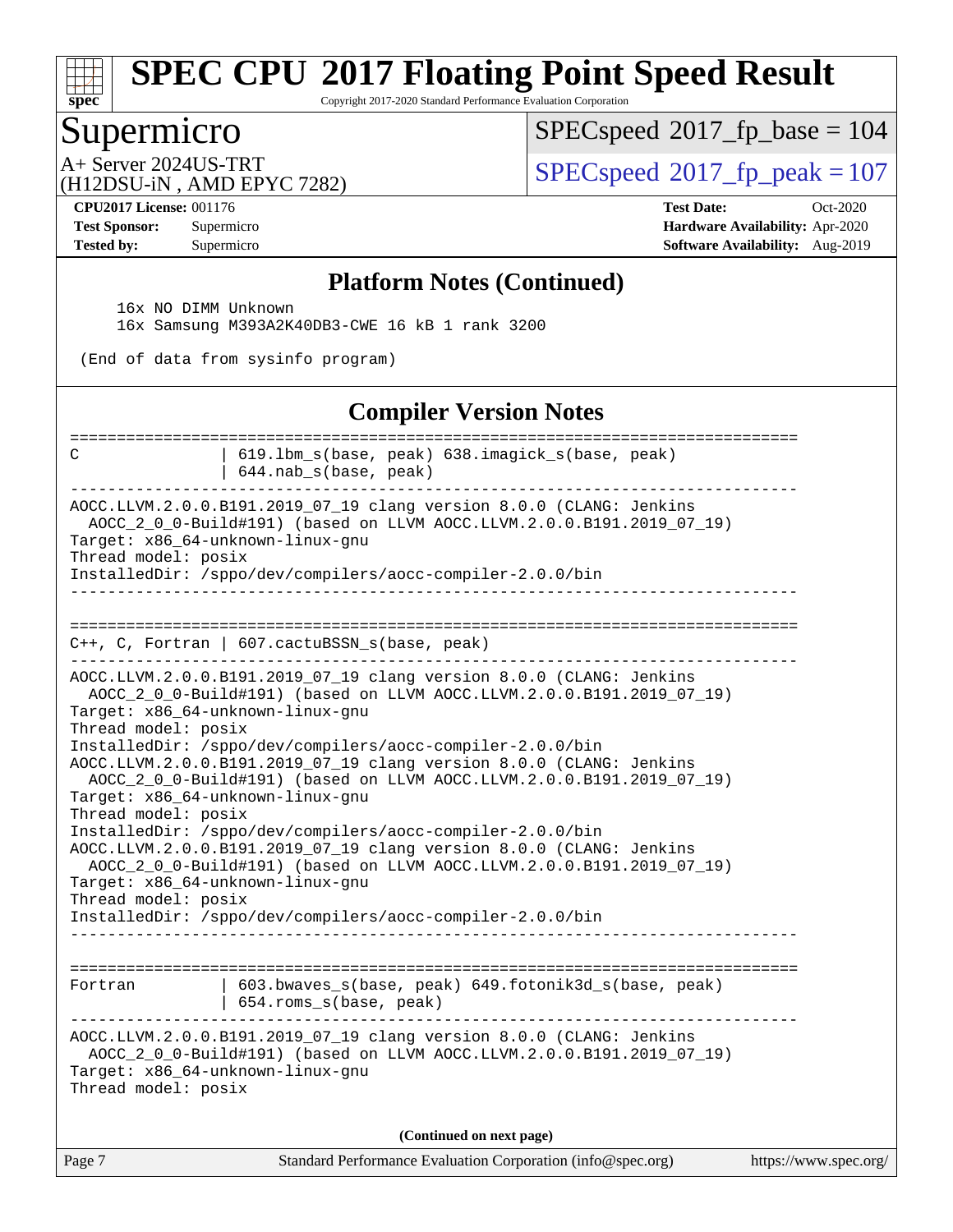# **[spec](http://www.spec.org/)**

# **[SPEC CPU](http://www.spec.org/auto/cpu2017/Docs/result-fields.html#SPECCPU2017FloatingPointSpeedResult)[2017 Floating Point Speed Result](http://www.spec.org/auto/cpu2017/Docs/result-fields.html#SPECCPU2017FloatingPointSpeedResult)**

Copyright 2017-2020 Standard Performance Evaluation Corporation

## Supermicro

 $SPEC speed$ <sup>®</sup> $2017$ \_fp\_base = 104

(H12DSU-iN , AMD EPYC 7282)

A+ Server 2024US-TRT [SPECspeed](http://www.spec.org/auto/cpu2017/Docs/result-fields.html#SPECspeed2017fppeak)[2017\\_fp\\_peak = 1](http://www.spec.org/auto/cpu2017/Docs/result-fields.html#SPECspeed2017fppeak)07

**[CPU2017 License:](http://www.spec.org/auto/cpu2017/Docs/result-fields.html#CPU2017License)** 001176 **[Test Date:](http://www.spec.org/auto/cpu2017/Docs/result-fields.html#TestDate)** Oct-2020 **[Test Sponsor:](http://www.spec.org/auto/cpu2017/Docs/result-fields.html#TestSponsor)** Supermicro **[Hardware Availability:](http://www.spec.org/auto/cpu2017/Docs/result-fields.html#HardwareAvailability)** Apr-2020 **[Tested by:](http://www.spec.org/auto/cpu2017/Docs/result-fields.html#Testedby)** Supermicro **[Software Availability:](http://www.spec.org/auto/cpu2017/Docs/result-fields.html#SoftwareAvailability)** Aug-2019

### **[Compiler Version Notes \(Continued\)](http://www.spec.org/auto/cpu2017/Docs/result-fields.html#CompilerVersionNotes)**

| InstalledDir: /sppo/dev/compilers/aocc-compiler-2.0.0/bin                                                                                                                                                                                                                                                                                                                                                                                                                                                                                    |  |  |  |  |
|----------------------------------------------------------------------------------------------------------------------------------------------------------------------------------------------------------------------------------------------------------------------------------------------------------------------------------------------------------------------------------------------------------------------------------------------------------------------------------------------------------------------------------------------|--|--|--|--|
|                                                                                                                                                                                                                                                                                                                                                                                                                                                                                                                                              |  |  |  |  |
| $621.$ wrf $s(base, peak)$ $627.$ cam4 $s(base, peak)$<br>Fortran, C<br>628.pop2_s(base, peak)                                                                                                                                                                                                                                                                                                                                                                                                                                               |  |  |  |  |
| AOCC.LLVM.2.0.0.B191.2019_07_19 clang version 8.0.0 (CLANG: Jenkins<br>AOCC 2 0 0-Build#191) (based on LLVM AOCC.LLVM.2.0.0.B191.2019 07 19)<br>Target: x86 64-unknown-linux-gnu<br>Thread model: posix<br>InstalledDir: /sppo/dev/compilers/aocc-compiler-2.0.0/bin<br>AOCC.LLVM.2.0.0.B191.2019_07_19 clang version 8.0.0 (CLANG: Jenkins<br>AOCC_2_0_0-Build#191) (based on LLVM AOCC.LLVM.2.0.0.B191.2019_07_19)<br>Target: x86 64-unknown-linux-gnu<br>Thread model: posix<br>InstalledDir: /sppo/dev/compilers/aocc-compiler-2.0.0/bin |  |  |  |  |

**[Base Compiler Invocation](http://www.spec.org/auto/cpu2017/Docs/result-fields.html#BaseCompilerInvocation)**

[C benchmarks](http://www.spec.org/auto/cpu2017/Docs/result-fields.html#Cbenchmarks): [clang](http://www.spec.org/cpu2017/results/res2020q4/cpu2017-20201027-24304.flags.html#user_CCbase_clang-c)

[Fortran benchmarks](http://www.spec.org/auto/cpu2017/Docs/result-fields.html#Fortranbenchmarks): [flang](http://www.spec.org/cpu2017/results/res2020q4/cpu2017-20201027-24304.flags.html#user_FCbase_flang)

[Benchmarks using both Fortran and C](http://www.spec.org/auto/cpu2017/Docs/result-fields.html#BenchmarksusingbothFortranandC): [flang](http://www.spec.org/cpu2017/results/res2020q4/cpu2017-20201027-24304.flags.html#user_CC_FCbase_flang) [clang](http://www.spec.org/cpu2017/results/res2020q4/cpu2017-20201027-24304.flags.html#user_CC_FCbase_clang-c)

[Benchmarks using Fortran, C, and C++:](http://www.spec.org/auto/cpu2017/Docs/result-fields.html#BenchmarksusingFortranCandCXX) [clang++](http://www.spec.org/cpu2017/results/res2020q4/cpu2017-20201027-24304.flags.html#user_CC_CXX_FCbase_clang-cpp) [clang](http://www.spec.org/cpu2017/results/res2020q4/cpu2017-20201027-24304.flags.html#user_CC_CXX_FCbase_clang-c) [flang](http://www.spec.org/cpu2017/results/res2020q4/cpu2017-20201027-24304.flags.html#user_CC_CXX_FCbase_flang)

### **[Base Portability Flags](http://www.spec.org/auto/cpu2017/Docs/result-fields.html#BasePortabilityFlags)**

 603.bwaves\_s: [-DSPEC\\_LP64](http://www.spec.org/cpu2017/results/res2020q4/cpu2017-20201027-24304.flags.html#suite_baseEXTRA_PORTABILITY603_bwaves_s_DSPEC_LP64) 607.cactuBSSN\_s: [-DSPEC\\_LP64](http://www.spec.org/cpu2017/results/res2020q4/cpu2017-20201027-24304.flags.html#suite_baseEXTRA_PORTABILITY607_cactuBSSN_s_DSPEC_LP64) 619.lbm\_s: [-DSPEC\\_LP64](http://www.spec.org/cpu2017/results/res2020q4/cpu2017-20201027-24304.flags.html#suite_baseEXTRA_PORTABILITY619_lbm_s_DSPEC_LP64) 621.wrf\_s: [-DSPEC\\_CASE\\_FLAG](http://www.spec.org/cpu2017/results/res2020q4/cpu2017-20201027-24304.flags.html#b621.wrf_s_baseCPORTABILITY_DSPEC_CASE_FLAG) [-Mbyteswapio](http://www.spec.org/cpu2017/results/res2020q4/cpu2017-20201027-24304.flags.html#user_baseFPORTABILITY621_wrf_s_F-mbyteswapio_543c39ce38db59bcbc3b888917ef58c313007ae1c27520b689e012995ae261114051d1d5efcb4182d175ce22a6a15532d3a9999882dd2c360e6d853f41da6883) [-DSPEC\\_LP64](http://www.spec.org/cpu2017/results/res2020q4/cpu2017-20201027-24304.flags.html#suite_baseEXTRA_PORTABILITY621_wrf_s_DSPEC_LP64) 627.cam4\_s: [-DSPEC\\_CASE\\_FLAG](http://www.spec.org/cpu2017/results/res2020q4/cpu2017-20201027-24304.flags.html#b627.cam4_s_basePORTABILITY_DSPEC_CASE_FLAG) [-DSPEC\\_LP64](http://www.spec.org/cpu2017/results/res2020q4/cpu2017-20201027-24304.flags.html#suite_baseEXTRA_PORTABILITY627_cam4_s_DSPEC_LP64) 628.pop2\_s: [-DSPEC\\_CASE\\_FLAG](http://www.spec.org/cpu2017/results/res2020q4/cpu2017-20201027-24304.flags.html#b628.pop2_s_baseCPORTABILITY_DSPEC_CASE_FLAG) [-Mbyteswapio](http://www.spec.org/cpu2017/results/res2020q4/cpu2017-20201027-24304.flags.html#user_baseFPORTABILITY628_pop2_s_F-mbyteswapio_543c39ce38db59bcbc3b888917ef58c313007ae1c27520b689e012995ae261114051d1d5efcb4182d175ce22a6a15532d3a9999882dd2c360e6d853f41da6883) [-DSPEC\\_LP64](http://www.spec.org/cpu2017/results/res2020q4/cpu2017-20201027-24304.flags.html#suite_baseEXTRA_PORTABILITY628_pop2_s_DSPEC_LP64) 638.imagick\_s: [-DSPEC\\_LP64](http://www.spec.org/cpu2017/results/res2020q4/cpu2017-20201027-24304.flags.html#suite_baseEXTRA_PORTABILITY638_imagick_s_DSPEC_LP64) 644.nab\_s: [-DSPEC\\_LP64](http://www.spec.org/cpu2017/results/res2020q4/cpu2017-20201027-24304.flags.html#suite_baseEXTRA_PORTABILITY644_nab_s_DSPEC_LP64)

**(Continued on next page)**

Page 8 Standard Performance Evaluation Corporation [\(info@spec.org\)](mailto:info@spec.org) <https://www.spec.org/>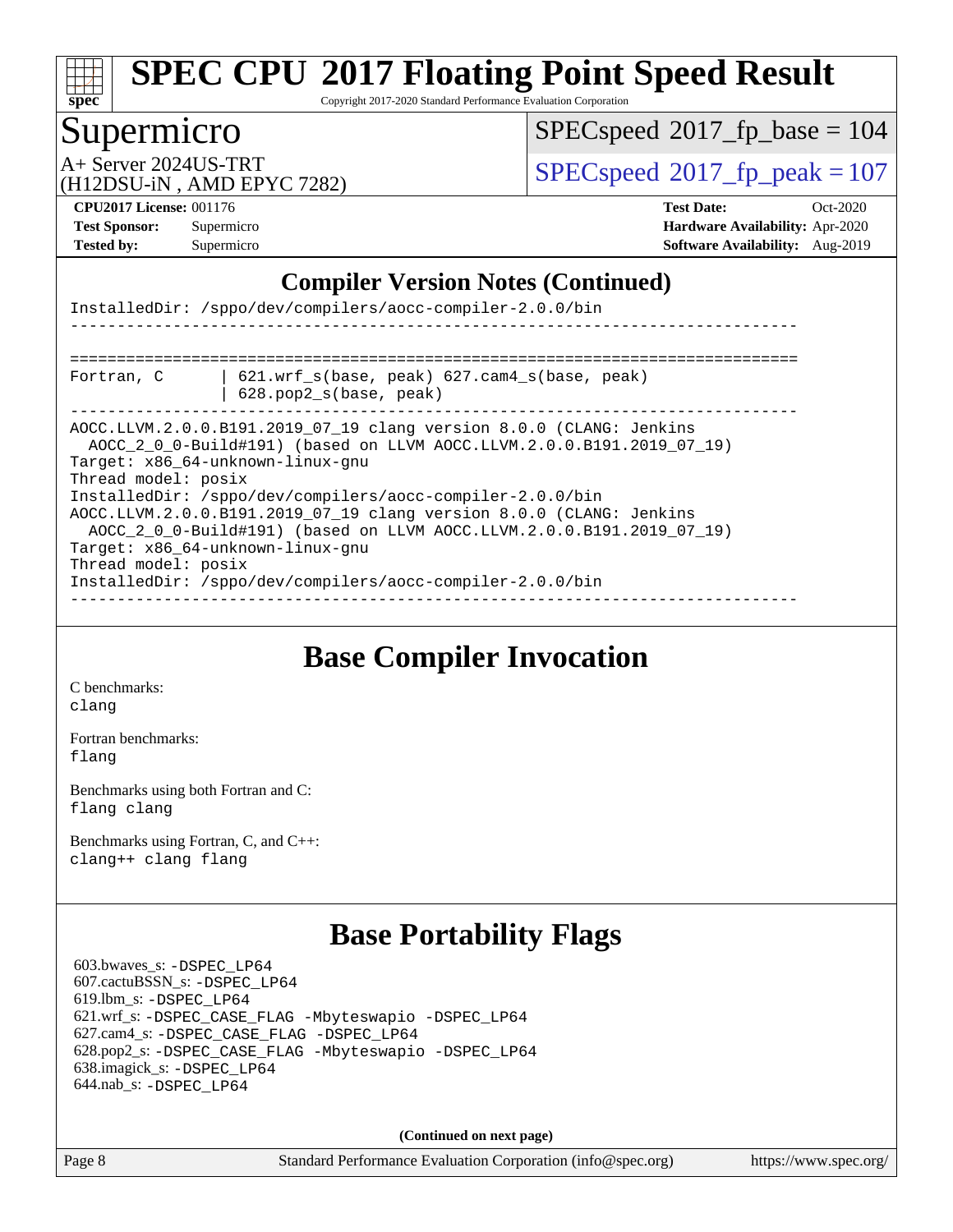# **[spec](http://www.spec.org/)**

# **[SPEC CPU](http://www.spec.org/auto/cpu2017/Docs/result-fields.html#SPECCPU2017FloatingPointSpeedResult)[2017 Floating Point Speed Result](http://www.spec.org/auto/cpu2017/Docs/result-fields.html#SPECCPU2017FloatingPointSpeedResult)**

Copyright 2017-2020 Standard Performance Evaluation Corporation

## Supermicro

 $SPECspeed*2017_fp\_base = 104$  $SPECspeed*2017_fp\_base = 104$ 

(H12DSU-iN , AMD EPYC 7282)

A+ Server 2024US-TRT  $SPEC speed@2017$  fp  $peak = 107$ 

**[CPU2017 License:](http://www.spec.org/auto/cpu2017/Docs/result-fields.html#CPU2017License)** 001176 **[Test Date:](http://www.spec.org/auto/cpu2017/Docs/result-fields.html#TestDate)** Oct-2020 **[Test Sponsor:](http://www.spec.org/auto/cpu2017/Docs/result-fields.html#TestSponsor)** Supermicro **[Hardware Availability:](http://www.spec.org/auto/cpu2017/Docs/result-fields.html#HardwareAvailability)** Apr-2020 **[Tested by:](http://www.spec.org/auto/cpu2017/Docs/result-fields.html#Testedby)** Supermicro **Supermicro [Software Availability:](http://www.spec.org/auto/cpu2017/Docs/result-fields.html#SoftwareAvailability)** Aug-2019

# **[Base Portability Flags \(Continued\)](http://www.spec.org/auto/cpu2017/Docs/result-fields.html#BasePortabilityFlags)**

 649.fotonik3d\_s: [-DSPEC\\_LP64](http://www.spec.org/cpu2017/results/res2020q4/cpu2017-20201027-24304.flags.html#suite_baseEXTRA_PORTABILITY649_fotonik3d_s_DSPEC_LP64) 654.roms\_s: [-DSPEC\\_LP64](http://www.spec.org/cpu2017/results/res2020q4/cpu2017-20201027-24304.flags.html#suite_baseEXTRA_PORTABILITY654_roms_s_DSPEC_LP64)

### **[Base Optimization Flags](http://www.spec.org/auto/cpu2017/Docs/result-fields.html#BaseOptimizationFlags)**

#### [C benchmarks](http://www.spec.org/auto/cpu2017/Docs/result-fields.html#Cbenchmarks):

[-flto](http://www.spec.org/cpu2017/results/res2020q4/cpu2017-20201027-24304.flags.html#user_CCbase_aocc-flto) [-Wl,-mllvm -Wl,-function-specialize](http://www.spec.org/cpu2017/results/res2020q4/cpu2017-20201027-24304.flags.html#user_CCbase_F-function-specialize_7e7e661e57922243ee67c9a1251cb8910e607325179a0ce7f2884e09a6f5d4a5ef0ae4f37e8a2a11c95fc48e931f06dc2b6016f14b511fcb441e048bef1b065a) [-Wl,-mllvm -Wl,-region-vectorize](http://www.spec.org/cpu2017/results/res2020q4/cpu2017-20201027-24304.flags.html#user_CCbase_F-region-vectorize_fb6c6b5aa293c88efc6c7c2b52b20755e943585b1fe8658c35afef78727fff56e1a56891413c30e36b8e2a6f9a71126986319243e80eb6110b78b288f533c52b) [-Wl,-mllvm -Wl,-vector-library=LIBMVEC](http://www.spec.org/cpu2017/results/res2020q4/cpu2017-20201027-24304.flags.html#user_CCbase_F-use-vector-library_0a14b27fae317f283640384a31f7bfcc2bd4c1d0b5cfc618a3a430800c9b20217b00f61303eff223a3251b4f06ffbc9739dc5296db9d1fbb9ad24a3939d86d66) [-Wl,-mllvm -Wl,-reduce-array-computations=3](http://www.spec.org/cpu2017/results/res2020q4/cpu2017-20201027-24304.flags.html#user_CCbase_F-reduce-array-computations_b882aefe7a5dda4e33149f6299762b9a720dace3e498e13756f4c04e5a19edf5315c1f3993de2e61ec41e8c206231f84e05da7040e1bb5d69ba27d10a12507e4) [-O3](http://www.spec.org/cpu2017/results/res2020q4/cpu2017-20201027-24304.flags.html#user_CCbase_F-O3) [-ffast-math](http://www.spec.org/cpu2017/results/res2020q4/cpu2017-20201027-24304.flags.html#user_CCbase_aocc-ffast-math) [-march=znver2](http://www.spec.org/cpu2017/results/res2020q4/cpu2017-20201027-24304.flags.html#user_CCbase_aocc-march_3e2e19cff2eeef60c5d90b059483627c9ea47eca6d66670dbd53f9185f6439e27eb5e104cf773e9e8ab18c8842ce63e461a3e948d0214bd567ef3ade411bf467) [-fstruct-layout=3](http://www.spec.org/cpu2017/results/res2020q4/cpu2017-20201027-24304.flags.html#user_CCbase_F-struct-layout) [-mllvm -unroll-threshold=50](http://www.spec.org/cpu2017/results/res2020q4/cpu2017-20201027-24304.flags.html#user_CCbase_F-unroll-threshold_458874500b2c105d6d5cb4d7a611c40e2b16e9e3d26b355fea72d644c3673b4de4b3932662f0ed3dbec75c491a13da2d2ca81180bd779dc531083ef1e1e549dc) [-fremap-arrays](http://www.spec.org/cpu2017/results/res2020q4/cpu2017-20201027-24304.flags.html#user_CCbase_F-fremap-arrays) [-mllvm -function-specialize](http://www.spec.org/cpu2017/results/res2020q4/cpu2017-20201027-24304.flags.html#user_CCbase_F-function-specialize_233b3bdba86027f1b094368157e481c5bc59f40286dc25bfadc1858dcd5745c24fd30d5f188710db7fea399bcc9f44a80b3ce3aacc70a8870250c3ae5e1f35b8) [-mllvm -enable-gvn-hoist](http://www.spec.org/cpu2017/results/res2020q4/cpu2017-20201027-24304.flags.html#user_CCbase_F-enable-gvn-hoist_e5856354646dd6ca1333a0ad99b817e4cf8932b91b82809fd8fd47ceff7b22a89eba5c98fd3e3fa5200368fd772cec3dd56abc3c8f7b655a71b9f9848dddedd5) [-mllvm -reduce-array-computations=3](http://www.spec.org/cpu2017/results/res2020q4/cpu2017-20201027-24304.flags.html#user_CCbase_F-reduce-array-computations_aceadb8604558b566e0e3a0d7a3c1533923dd1fa0889614e16288028922629a28d5695c24d3b3be4306b1e311c54317dfffe3a2e57fbcaabc737a1798de39145) [-mllvm -global-vectorize-slp](http://www.spec.org/cpu2017/results/res2020q4/cpu2017-20201027-24304.flags.html#user_CCbase_F-global-vectorize-slp_a3935e8627af4ced727033b1ffd4db27f4d541a363d28d82bf4c2925fb3a0fd4115d6e42d13a2829f9e024d6608eb67a85cb49770f2da5c5ac8dbc737afad603) [-mllvm -vector-library=LIBMVEC](http://www.spec.org/cpu2017/results/res2020q4/cpu2017-20201027-24304.flags.html#user_CCbase_F-use-vector-library_e584e20b4f7ec96aa109254b65d8e01d864f3d68580371b9d93ed7c338191d4cfce20c3c864632264effc6bbe4c7c38153d02096a342ee92501c4a53204a7871) [-mllvm -inline-threshold=1000](http://www.spec.org/cpu2017/results/res2020q4/cpu2017-20201027-24304.flags.html#user_CCbase_dragonegg-llvm-inline-threshold_b7832241b0a6397e4ecdbaf0eb7defdc10f885c2a282fa3240fdc99844d543fda39cf8a4a9dccf68cf19b5438ac3b455264f478df15da0f4988afa40d8243bab) [-flv-function-specialization](http://www.spec.org/cpu2017/results/res2020q4/cpu2017-20201027-24304.flags.html#user_CCbase_F-flv-function-specialization) [-z muldefs](http://www.spec.org/cpu2017/results/res2020q4/cpu2017-20201027-24304.flags.html#user_CCbase_aocc-muldefs) [-DSPEC\\_OPENMP](http://www.spec.org/cpu2017/results/res2020q4/cpu2017-20201027-24304.flags.html#suite_CCbase_DSPEC_OPENMP) [-fopenmp](http://www.spec.org/cpu2017/results/res2020q4/cpu2017-20201027-24304.flags.html#user_CCbase_aocc-fopenmp) [-fopenmp=libomp](http://www.spec.org/cpu2017/results/res2020q4/cpu2017-20201027-24304.flags.html#user_CCbase_aocc-fopenmp_3eb6ab80166bcc84161ff8c20c8d5bc344f88119f45620444596454f7d72e99b7a0ceefc2d1b4d190bd07306bbfdfc20f11f5a2dc69c9b03c72239f8406741c3) [-lomp](http://www.spec.org/cpu2017/results/res2020q4/cpu2017-20201027-24304.flags.html#user_CCbase_F-lomp) [-lpthread](http://www.spec.org/cpu2017/results/res2020q4/cpu2017-20201027-24304.flags.html#user_CCbase_F-lpthread) [-ldl](http://www.spec.org/cpu2017/results/res2020q4/cpu2017-20201027-24304.flags.html#user_CCbase_F-ldl) [-lmvec](http://www.spec.org/cpu2017/results/res2020q4/cpu2017-20201027-24304.flags.html#user_CCbase_F-lmvec) [-lamdlibm](http://www.spec.org/cpu2017/results/res2020q4/cpu2017-20201027-24304.flags.html#user_CCbase_F-lamdlibm) [-ljemalloc](http://www.spec.org/cpu2017/results/res2020q4/cpu2017-20201027-24304.flags.html#user_CCbase_jemalloc-lib) [-lflang](http://www.spec.org/cpu2017/results/res2020q4/cpu2017-20201027-24304.flags.html#user_CCbase_F-lflang)

#### [Fortran benchmarks](http://www.spec.org/auto/cpu2017/Docs/result-fields.html#Fortranbenchmarks):

[-flto](http://www.spec.org/cpu2017/results/res2020q4/cpu2017-20201027-24304.flags.html#user_FCbase_aocc-flto) [-Wl,-mllvm -Wl,-function-specialize](http://www.spec.org/cpu2017/results/res2020q4/cpu2017-20201027-24304.flags.html#user_FCbase_F-function-specialize_7e7e661e57922243ee67c9a1251cb8910e607325179a0ce7f2884e09a6f5d4a5ef0ae4f37e8a2a11c95fc48e931f06dc2b6016f14b511fcb441e048bef1b065a) [-Wl,-mllvm -Wl,-region-vectorize](http://www.spec.org/cpu2017/results/res2020q4/cpu2017-20201027-24304.flags.html#user_FCbase_F-region-vectorize_fb6c6b5aa293c88efc6c7c2b52b20755e943585b1fe8658c35afef78727fff56e1a56891413c30e36b8e2a6f9a71126986319243e80eb6110b78b288f533c52b) [-Wl,-mllvm -Wl,-vector-library=LIBMVEC](http://www.spec.org/cpu2017/results/res2020q4/cpu2017-20201027-24304.flags.html#user_FCbase_F-use-vector-library_0a14b27fae317f283640384a31f7bfcc2bd4c1d0b5cfc618a3a430800c9b20217b00f61303eff223a3251b4f06ffbc9739dc5296db9d1fbb9ad24a3939d86d66) [-Wl,-mllvm -Wl,-reduce-array-computations=3](http://www.spec.org/cpu2017/results/res2020q4/cpu2017-20201027-24304.flags.html#user_FCbase_F-reduce-array-computations_b882aefe7a5dda4e33149f6299762b9a720dace3e498e13756f4c04e5a19edf5315c1f3993de2e61ec41e8c206231f84e05da7040e1bb5d69ba27d10a12507e4) [-O3](http://www.spec.org/cpu2017/results/res2020q4/cpu2017-20201027-24304.flags.html#user_FCbase_F-O3) [-march=znver2](http://www.spec.org/cpu2017/results/res2020q4/cpu2017-20201027-24304.flags.html#user_FCbase_aocc-march_3e2e19cff2eeef60c5d90b059483627c9ea47eca6d66670dbd53f9185f6439e27eb5e104cf773e9e8ab18c8842ce63e461a3e948d0214bd567ef3ade411bf467) [-funroll-loops](http://www.spec.org/cpu2017/results/res2020q4/cpu2017-20201027-24304.flags.html#user_FCbase_aocc-unroll-loops) [-Mrecursive](http://www.spec.org/cpu2017/results/res2020q4/cpu2017-20201027-24304.flags.html#user_FCbase_F-mrecursive_20a145d63f12d5750a899e17d4450b5b8b40330a9bb4af13688ca650e6fb30857bbbe44fb35cdbb895df6e5b2769de0a0d7659f51ff17acfbef6febafec4023f) [-mllvm -vector-library=LIBMVEC](http://www.spec.org/cpu2017/results/res2020q4/cpu2017-20201027-24304.flags.html#user_FCbase_F-use-vector-library_e584e20b4f7ec96aa109254b65d8e01d864f3d68580371b9d93ed7c338191d4cfce20c3c864632264effc6bbe4c7c38153d02096a342ee92501c4a53204a7871) [-z muldefs](http://www.spec.org/cpu2017/results/res2020q4/cpu2017-20201027-24304.flags.html#user_FCbase_aocc-muldefs) [-Kieee](http://www.spec.org/cpu2017/results/res2020q4/cpu2017-20201027-24304.flags.html#user_FCbase_F-kieee) [-fno-finite-math-only](http://www.spec.org/cpu2017/results/res2020q4/cpu2017-20201027-24304.flags.html#user_FCbase_aocc-fno-finite-math-only) [-DSPEC\\_OPENMP](http://www.spec.org/cpu2017/results/res2020q4/cpu2017-20201027-24304.flags.html#suite_FCbase_DSPEC_OPENMP) [-fopenmp](http://www.spec.org/cpu2017/results/res2020q4/cpu2017-20201027-24304.flags.html#user_FCbase_aocc-fopenmp) [-fopenmp=libomp](http://www.spec.org/cpu2017/results/res2020q4/cpu2017-20201027-24304.flags.html#user_FCbase_aocc-fopenmp_3eb6ab80166bcc84161ff8c20c8d5bc344f88119f45620444596454f7d72e99b7a0ceefc2d1b4d190bd07306bbfdfc20f11f5a2dc69c9b03c72239f8406741c3) [-lomp](http://www.spec.org/cpu2017/results/res2020q4/cpu2017-20201027-24304.flags.html#user_FCbase_F-lomp) [-lpthread](http://www.spec.org/cpu2017/results/res2020q4/cpu2017-20201027-24304.flags.html#user_FCbase_F-lpthread) [-ldl](http://www.spec.org/cpu2017/results/res2020q4/cpu2017-20201027-24304.flags.html#user_FCbase_F-ldl) [-lmvec](http://www.spec.org/cpu2017/results/res2020q4/cpu2017-20201027-24304.flags.html#user_FCbase_F-lmvec) [-lamdlibm](http://www.spec.org/cpu2017/results/res2020q4/cpu2017-20201027-24304.flags.html#user_FCbase_F-lamdlibm) [-ljemalloc](http://www.spec.org/cpu2017/results/res2020q4/cpu2017-20201027-24304.flags.html#user_FCbase_jemalloc-lib) [-lflang](http://www.spec.org/cpu2017/results/res2020q4/cpu2017-20201027-24304.flags.html#user_FCbase_F-lflang)

#### [Benchmarks using both Fortran and C](http://www.spec.org/auto/cpu2017/Docs/result-fields.html#BenchmarksusingbothFortranandC):

[-flto](http://www.spec.org/cpu2017/results/res2020q4/cpu2017-20201027-24304.flags.html#user_CC_FCbase_aocc-flto) [-Wl,-mllvm -Wl,-function-specialize](http://www.spec.org/cpu2017/results/res2020q4/cpu2017-20201027-24304.flags.html#user_CC_FCbase_F-function-specialize_7e7e661e57922243ee67c9a1251cb8910e607325179a0ce7f2884e09a6f5d4a5ef0ae4f37e8a2a11c95fc48e931f06dc2b6016f14b511fcb441e048bef1b065a) [-Wl,-mllvm -Wl,-region-vectorize](http://www.spec.org/cpu2017/results/res2020q4/cpu2017-20201027-24304.flags.html#user_CC_FCbase_F-region-vectorize_fb6c6b5aa293c88efc6c7c2b52b20755e943585b1fe8658c35afef78727fff56e1a56891413c30e36b8e2a6f9a71126986319243e80eb6110b78b288f533c52b) [-Wl,-mllvm -Wl,-vector-library=LIBMVEC](http://www.spec.org/cpu2017/results/res2020q4/cpu2017-20201027-24304.flags.html#user_CC_FCbase_F-use-vector-library_0a14b27fae317f283640384a31f7bfcc2bd4c1d0b5cfc618a3a430800c9b20217b00f61303eff223a3251b4f06ffbc9739dc5296db9d1fbb9ad24a3939d86d66) [-Wl,-mllvm -Wl,-reduce-array-computations=3](http://www.spec.org/cpu2017/results/res2020q4/cpu2017-20201027-24304.flags.html#user_CC_FCbase_F-reduce-array-computations_b882aefe7a5dda4e33149f6299762b9a720dace3e498e13756f4c04e5a19edf5315c1f3993de2e61ec41e8c206231f84e05da7040e1bb5d69ba27d10a12507e4) [-O3](http://www.spec.org/cpu2017/results/res2020q4/cpu2017-20201027-24304.flags.html#user_CC_FCbase_F-O3) [-ffast-math](http://www.spec.org/cpu2017/results/res2020q4/cpu2017-20201027-24304.flags.html#user_CC_FCbase_aocc-ffast-math) [-march=znver2](http://www.spec.org/cpu2017/results/res2020q4/cpu2017-20201027-24304.flags.html#user_CC_FCbase_aocc-march_3e2e19cff2eeef60c5d90b059483627c9ea47eca6d66670dbd53f9185f6439e27eb5e104cf773e9e8ab18c8842ce63e461a3e948d0214bd567ef3ade411bf467) [-fstruct-layout=3](http://www.spec.org/cpu2017/results/res2020q4/cpu2017-20201027-24304.flags.html#user_CC_FCbase_F-struct-layout) [-mllvm -unroll-threshold=50](http://www.spec.org/cpu2017/results/res2020q4/cpu2017-20201027-24304.flags.html#user_CC_FCbase_F-unroll-threshold_458874500b2c105d6d5cb4d7a611c40e2b16e9e3d26b355fea72d644c3673b4de4b3932662f0ed3dbec75c491a13da2d2ca81180bd779dc531083ef1e1e549dc) [-fremap-arrays](http://www.spec.org/cpu2017/results/res2020q4/cpu2017-20201027-24304.flags.html#user_CC_FCbase_F-fremap-arrays) [-mllvm -function-specialize](http://www.spec.org/cpu2017/results/res2020q4/cpu2017-20201027-24304.flags.html#user_CC_FCbase_F-function-specialize_233b3bdba86027f1b094368157e481c5bc59f40286dc25bfadc1858dcd5745c24fd30d5f188710db7fea399bcc9f44a80b3ce3aacc70a8870250c3ae5e1f35b8) [-mllvm -enable-gvn-hoist](http://www.spec.org/cpu2017/results/res2020q4/cpu2017-20201027-24304.flags.html#user_CC_FCbase_F-enable-gvn-hoist_e5856354646dd6ca1333a0ad99b817e4cf8932b91b82809fd8fd47ceff7b22a89eba5c98fd3e3fa5200368fd772cec3dd56abc3c8f7b655a71b9f9848dddedd5) [-mllvm -reduce-array-computations=3](http://www.spec.org/cpu2017/results/res2020q4/cpu2017-20201027-24304.flags.html#user_CC_FCbase_F-reduce-array-computations_aceadb8604558b566e0e3a0d7a3c1533923dd1fa0889614e16288028922629a28d5695c24d3b3be4306b1e311c54317dfffe3a2e57fbcaabc737a1798de39145) [-mllvm -global-vectorize-slp](http://www.spec.org/cpu2017/results/res2020q4/cpu2017-20201027-24304.flags.html#user_CC_FCbase_F-global-vectorize-slp_a3935e8627af4ced727033b1ffd4db27f4d541a363d28d82bf4c2925fb3a0fd4115d6e42d13a2829f9e024d6608eb67a85cb49770f2da5c5ac8dbc737afad603) [-mllvm -vector-library=LIBMVEC](http://www.spec.org/cpu2017/results/res2020q4/cpu2017-20201027-24304.flags.html#user_CC_FCbase_F-use-vector-library_e584e20b4f7ec96aa109254b65d8e01d864f3d68580371b9d93ed7c338191d4cfce20c3c864632264effc6bbe4c7c38153d02096a342ee92501c4a53204a7871) [-mllvm -inline-threshold=1000](http://www.spec.org/cpu2017/results/res2020q4/cpu2017-20201027-24304.flags.html#user_CC_FCbase_dragonegg-llvm-inline-threshold_b7832241b0a6397e4ecdbaf0eb7defdc10f885c2a282fa3240fdc99844d543fda39cf8a4a9dccf68cf19b5438ac3b455264f478df15da0f4988afa40d8243bab) [-flv-function-specialization](http://www.spec.org/cpu2017/results/res2020q4/cpu2017-20201027-24304.flags.html#user_CC_FCbase_F-flv-function-specialization) [-funroll-loops](http://www.spec.org/cpu2017/results/res2020q4/cpu2017-20201027-24304.flags.html#user_CC_FCbase_aocc-unroll-loops) [-Mrecursive](http://www.spec.org/cpu2017/results/res2020q4/cpu2017-20201027-24304.flags.html#user_CC_FCbase_F-mrecursive_20a145d63f12d5750a899e17d4450b5b8b40330a9bb4af13688ca650e6fb30857bbbe44fb35cdbb895df6e5b2769de0a0d7659f51ff17acfbef6febafec4023f) [-z muldefs](http://www.spec.org/cpu2017/results/res2020q4/cpu2017-20201027-24304.flags.html#user_CC_FCbase_aocc-muldefs) [-Kieee](http://www.spec.org/cpu2017/results/res2020q4/cpu2017-20201027-24304.flags.html#user_CC_FCbase_F-kieee) [-fno-finite-math-only](http://www.spec.org/cpu2017/results/res2020q4/cpu2017-20201027-24304.flags.html#user_CC_FCbase_aocc-fno-finite-math-only) [-DSPEC\\_OPENMP](http://www.spec.org/cpu2017/results/res2020q4/cpu2017-20201027-24304.flags.html#suite_CC_FCbase_DSPEC_OPENMP) [-fopenmp](http://www.spec.org/cpu2017/results/res2020q4/cpu2017-20201027-24304.flags.html#user_CC_FCbase_aocc-fopenmp) [-fopenmp=libomp](http://www.spec.org/cpu2017/results/res2020q4/cpu2017-20201027-24304.flags.html#user_CC_FCbase_aocc-fopenmp_3eb6ab80166bcc84161ff8c20c8d5bc344f88119f45620444596454f7d72e99b7a0ceefc2d1b4d190bd07306bbfdfc20f11f5a2dc69c9b03c72239f8406741c3) [-lomp](http://www.spec.org/cpu2017/results/res2020q4/cpu2017-20201027-24304.flags.html#user_CC_FCbase_F-lomp) [-lpthread](http://www.spec.org/cpu2017/results/res2020q4/cpu2017-20201027-24304.flags.html#user_CC_FCbase_F-lpthread) [-ldl](http://www.spec.org/cpu2017/results/res2020q4/cpu2017-20201027-24304.flags.html#user_CC_FCbase_F-ldl) [-lmvec](http://www.spec.org/cpu2017/results/res2020q4/cpu2017-20201027-24304.flags.html#user_CC_FCbase_F-lmvec) [-lamdlibm](http://www.spec.org/cpu2017/results/res2020q4/cpu2017-20201027-24304.flags.html#user_CC_FCbase_F-lamdlibm) [-ljemalloc](http://www.spec.org/cpu2017/results/res2020q4/cpu2017-20201027-24304.flags.html#user_CC_FCbase_jemalloc-lib) [-lflang](http://www.spec.org/cpu2017/results/res2020q4/cpu2017-20201027-24304.flags.html#user_CC_FCbase_F-lflang)

#### [Benchmarks using Fortran, C, and C++:](http://www.spec.org/auto/cpu2017/Docs/result-fields.html#BenchmarksusingFortranCandCXX)

[-std=c++98](http://www.spec.org/cpu2017/results/res2020q4/cpu2017-20201027-24304.flags.html#user_CC_CXX_FCbase_std-cpp) [-flto](http://www.spec.org/cpu2017/results/res2020q4/cpu2017-20201027-24304.flags.html#user_CC_CXX_FCbase_aocc-flto) [-Wl,-mllvm -Wl,-function-specialize](http://www.spec.org/cpu2017/results/res2020q4/cpu2017-20201027-24304.flags.html#user_CC_CXX_FCbase_F-function-specialize_7e7e661e57922243ee67c9a1251cb8910e607325179a0ce7f2884e09a6f5d4a5ef0ae4f37e8a2a11c95fc48e931f06dc2b6016f14b511fcb441e048bef1b065a) [-Wl,-mllvm -Wl,-region-vectorize](http://www.spec.org/cpu2017/results/res2020q4/cpu2017-20201027-24304.flags.html#user_CC_CXX_FCbase_F-region-vectorize_fb6c6b5aa293c88efc6c7c2b52b20755e943585b1fe8658c35afef78727fff56e1a56891413c30e36b8e2a6f9a71126986319243e80eb6110b78b288f533c52b) [-Wl,-mllvm -Wl,-vector-library=LIBMVEC](http://www.spec.org/cpu2017/results/res2020q4/cpu2017-20201027-24304.flags.html#user_CC_CXX_FCbase_F-use-vector-library_0a14b27fae317f283640384a31f7bfcc2bd4c1d0b5cfc618a3a430800c9b20217b00f61303eff223a3251b4f06ffbc9739dc5296db9d1fbb9ad24a3939d86d66) [-Wl,-mllvm -Wl,-reduce-array-computations=3](http://www.spec.org/cpu2017/results/res2020q4/cpu2017-20201027-24304.flags.html#user_CC_CXX_FCbase_F-reduce-array-computations_b882aefe7a5dda4e33149f6299762b9a720dace3e498e13756f4c04e5a19edf5315c1f3993de2e61ec41e8c206231f84e05da7040e1bb5d69ba27d10a12507e4) [-Wl,-mllvm -Wl,-suppress-fmas](http://www.spec.org/cpu2017/results/res2020q4/cpu2017-20201027-24304.flags.html#user_CC_CXX_FCbase_F-suppress-fmas_f00f00630e4a059e8af9c161e9bbf420bcf19890a7f99d5933525e66aa4b0bb3ab2339d2b12d97d3a5f5d271e839fe9c109938e91fe06230fb53651590cfa1e8) [-O3](http://www.spec.org/cpu2017/results/res2020q4/cpu2017-20201027-24304.flags.html#user_CC_CXX_FCbase_F-O3) [-ffast-math](http://www.spec.org/cpu2017/results/res2020q4/cpu2017-20201027-24304.flags.html#user_CC_CXX_FCbase_aocc-ffast-math) [-march=znver2](http://www.spec.org/cpu2017/results/res2020q4/cpu2017-20201027-24304.flags.html#user_CC_CXX_FCbase_aocc-march_3e2e19cff2eeef60c5d90b059483627c9ea47eca6d66670dbd53f9185f6439e27eb5e104cf773e9e8ab18c8842ce63e461a3e948d0214bd567ef3ade411bf467) [-fstruct-layout=3](http://www.spec.org/cpu2017/results/res2020q4/cpu2017-20201027-24304.flags.html#user_CC_CXX_FCbase_F-struct-layout) [-mllvm -unroll-threshold=50](http://www.spec.org/cpu2017/results/res2020q4/cpu2017-20201027-24304.flags.html#user_CC_CXX_FCbase_F-unroll-threshold_458874500b2c105d6d5cb4d7a611c40e2b16e9e3d26b355fea72d644c3673b4de4b3932662f0ed3dbec75c491a13da2d2ca81180bd779dc531083ef1e1e549dc) [-fremap-arrays](http://www.spec.org/cpu2017/results/res2020q4/cpu2017-20201027-24304.flags.html#user_CC_CXX_FCbase_F-fremap-arrays) [-mllvm -function-specialize](http://www.spec.org/cpu2017/results/res2020q4/cpu2017-20201027-24304.flags.html#user_CC_CXX_FCbase_F-function-specialize_233b3bdba86027f1b094368157e481c5bc59f40286dc25bfadc1858dcd5745c24fd30d5f188710db7fea399bcc9f44a80b3ce3aacc70a8870250c3ae5e1f35b8) [-mllvm -enable-gvn-hoist](http://www.spec.org/cpu2017/results/res2020q4/cpu2017-20201027-24304.flags.html#user_CC_CXX_FCbase_F-enable-gvn-hoist_e5856354646dd6ca1333a0ad99b817e4cf8932b91b82809fd8fd47ceff7b22a89eba5c98fd3e3fa5200368fd772cec3dd56abc3c8f7b655a71b9f9848dddedd5)

**(Continued on next page)**

| Page 9 | Standard Performance Evaluation Corporation (info@spec.org) | https://www.spec.org/ |
|--------|-------------------------------------------------------------|-----------------------|
|--------|-------------------------------------------------------------|-----------------------|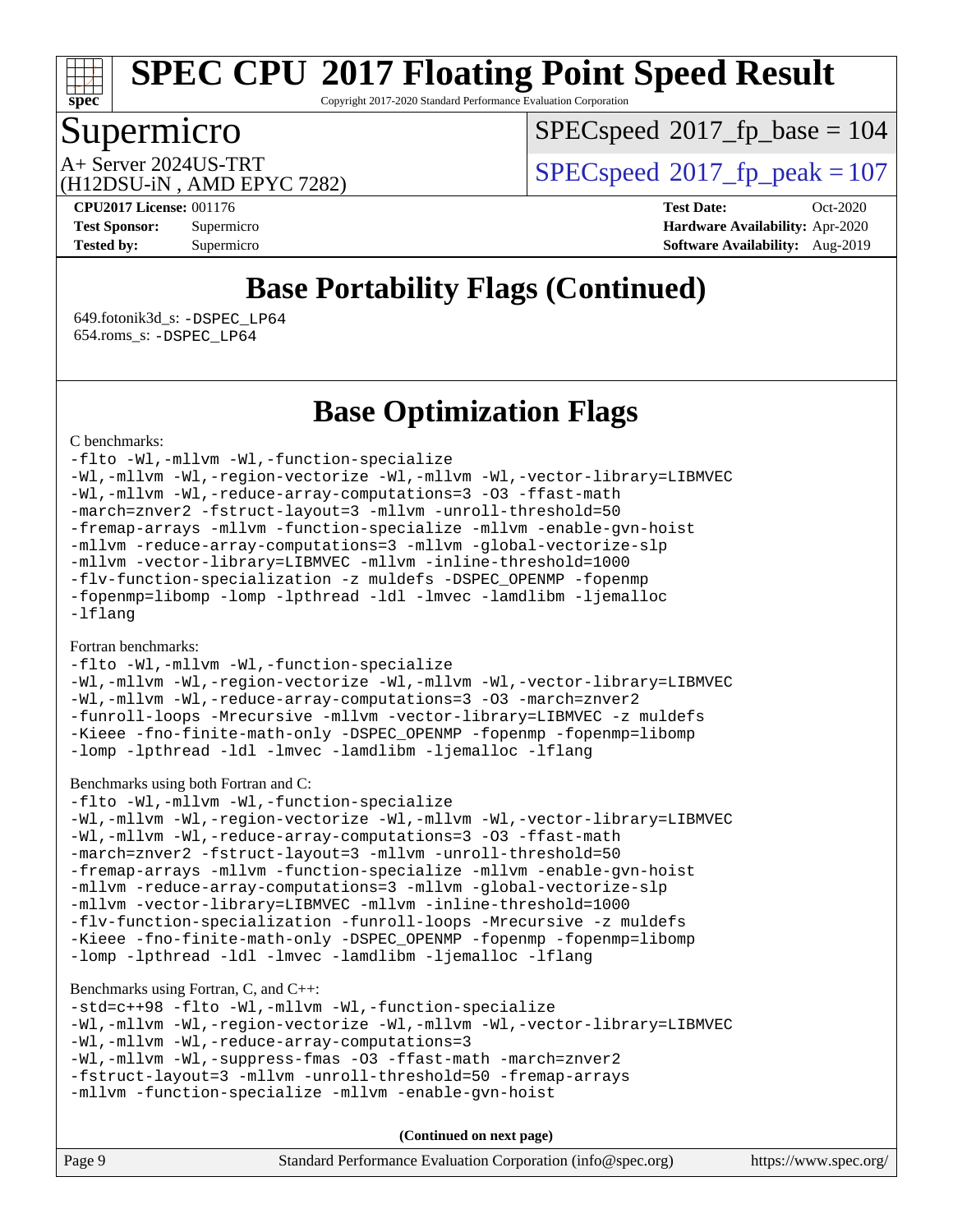

Copyright 2017-2020 Standard Performance Evaluation Corporation

# Supermicro

[SPECspeed](http://www.spec.org/auto/cpu2017/Docs/result-fields.html#SPECspeed2017fpbase)<sup>®</sup>2017 fp base = 104

(H12DSU-iN , AMD EPYC 7282)

A+ Server 2024US-TRT  $SPEC speed@2017$  fp  $peak = 107$ 

**[Tested by:](http://www.spec.org/auto/cpu2017/Docs/result-fields.html#Testedby)** Supermicro **[Software Availability:](http://www.spec.org/auto/cpu2017/Docs/result-fields.html#SoftwareAvailability)** Aug-2019

**[CPU2017 License:](http://www.spec.org/auto/cpu2017/Docs/result-fields.html#CPU2017License)** 001176 **[Test Date:](http://www.spec.org/auto/cpu2017/Docs/result-fields.html#TestDate)** Oct-2020 **[Test Sponsor:](http://www.spec.org/auto/cpu2017/Docs/result-fields.html#TestSponsor)** Supermicro **[Hardware Availability:](http://www.spec.org/auto/cpu2017/Docs/result-fields.html#HardwareAvailability)** Apr-2020

# **[Base Optimization Flags \(Continued\)](http://www.spec.org/auto/cpu2017/Docs/result-fields.html#BaseOptimizationFlags)**

[Benchmarks using Fortran, C, and C++](http://www.spec.org/auto/cpu2017/Docs/result-fields.html#BenchmarksusingFortranCandCXX) (continued):

[-mllvm -reduce-array-computations=3](http://www.spec.org/cpu2017/results/res2020q4/cpu2017-20201027-24304.flags.html#user_CC_CXX_FCbase_F-reduce-array-computations_aceadb8604558b566e0e3a0d7a3c1533923dd1fa0889614e16288028922629a28d5695c24d3b3be4306b1e311c54317dfffe3a2e57fbcaabc737a1798de39145) [-mllvm -global-vectorize-slp](http://www.spec.org/cpu2017/results/res2020q4/cpu2017-20201027-24304.flags.html#user_CC_CXX_FCbase_F-global-vectorize-slp_a3935e8627af4ced727033b1ffd4db27f4d541a363d28d82bf4c2925fb3a0fd4115d6e42d13a2829f9e024d6608eb67a85cb49770f2da5c5ac8dbc737afad603) [-mllvm -vector-library=LIBMVEC](http://www.spec.org/cpu2017/results/res2020q4/cpu2017-20201027-24304.flags.html#user_CC_CXX_FCbase_F-use-vector-library_e584e20b4f7ec96aa109254b65d8e01d864f3d68580371b9d93ed7c338191d4cfce20c3c864632264effc6bbe4c7c38153d02096a342ee92501c4a53204a7871) [-mllvm -inline-threshold=1000](http://www.spec.org/cpu2017/results/res2020q4/cpu2017-20201027-24304.flags.html#user_CC_CXX_FCbase_dragonegg-llvm-inline-threshold_b7832241b0a6397e4ecdbaf0eb7defdc10f885c2a282fa3240fdc99844d543fda39cf8a4a9dccf68cf19b5438ac3b455264f478df15da0f4988afa40d8243bab) [-flv-function-specialization](http://www.spec.org/cpu2017/results/res2020q4/cpu2017-20201027-24304.flags.html#user_CC_CXX_FCbase_F-flv-function-specialization) [-mllvm -loop-unswitch-threshold=200000](http://www.spec.org/cpu2017/results/res2020q4/cpu2017-20201027-24304.flags.html#user_CC_CXX_FCbase_F-loop-unswitch-threshold_f9a82ae3270e55b5fbf79d0d96ee93606b73edbbe527d20b18b7bff1a3a146ad50cfc7454c5297978340ae9213029016a7d16221274d672d3f7f42ed25274e1d) [-mllvm -unroll-threshold=100](http://www.spec.org/cpu2017/results/res2020q4/cpu2017-20201027-24304.flags.html#user_CC_CXX_FCbase_F-unroll-threshold_2755d0c78138845d361fa1543e3a063fffa198df9b3edf0cfb856bbc88a81e1769b12ac7a550c5d35197be55360db1a3f95a8d1304df999456cabf5120c45168) [-mllvm -enable-partial-unswitch](http://www.spec.org/cpu2017/results/res2020q4/cpu2017-20201027-24304.flags.html#user_CC_CXX_FCbase_F-enable-partial-unswitch_6e1c33f981d77963b1eaf834973128a7f33ce3f8e27f54689656697a35e89dcc875281e0e6283d043e32f367dcb605ba0e307a92e830f7e326789fa6c61b35d3) [-funroll-loops](http://www.spec.org/cpu2017/results/res2020q4/cpu2017-20201027-24304.flags.html#user_CC_CXX_FCbase_aocc-unroll-loops) [-Mrecursive](http://www.spec.org/cpu2017/results/res2020q4/cpu2017-20201027-24304.flags.html#user_CC_CXX_FCbase_F-mrecursive_20a145d63f12d5750a899e17d4450b5b8b40330a9bb4af13688ca650e6fb30857bbbe44fb35cdbb895df6e5b2769de0a0d7659f51ff17acfbef6febafec4023f) [-z muldefs](http://www.spec.org/cpu2017/results/res2020q4/cpu2017-20201027-24304.flags.html#user_CC_CXX_FCbase_aocc-muldefs) [-Kieee](http://www.spec.org/cpu2017/results/res2020q4/cpu2017-20201027-24304.flags.html#user_CC_CXX_FCbase_F-kieee) [-fno-finite-math-only](http://www.spec.org/cpu2017/results/res2020q4/cpu2017-20201027-24304.flags.html#user_CC_CXX_FCbase_aocc-fno-finite-math-only) [-DSPEC\\_OPENMP](http://www.spec.org/cpu2017/results/res2020q4/cpu2017-20201027-24304.flags.html#suite_CC_CXX_FCbase_DSPEC_OPENMP) [-fopenmp](http://www.spec.org/cpu2017/results/res2020q4/cpu2017-20201027-24304.flags.html#user_CC_CXX_FCbase_aocc-fopenmp) [-fopenmp=libomp](http://www.spec.org/cpu2017/results/res2020q4/cpu2017-20201027-24304.flags.html#user_CC_CXX_FCbase_aocc-fopenmp_3eb6ab80166bcc84161ff8c20c8d5bc344f88119f45620444596454f7d72e99b7a0ceefc2d1b4d190bd07306bbfdfc20f11f5a2dc69c9b03c72239f8406741c3) [-lomp](http://www.spec.org/cpu2017/results/res2020q4/cpu2017-20201027-24304.flags.html#user_CC_CXX_FCbase_F-lomp) [-lpthread](http://www.spec.org/cpu2017/results/res2020q4/cpu2017-20201027-24304.flags.html#user_CC_CXX_FCbase_F-lpthread) [-ldl](http://www.spec.org/cpu2017/results/res2020q4/cpu2017-20201027-24304.flags.html#user_CC_CXX_FCbase_F-ldl) [-lmvec](http://www.spec.org/cpu2017/results/res2020q4/cpu2017-20201027-24304.flags.html#user_CC_CXX_FCbase_F-lmvec) [-lamdlibm](http://www.spec.org/cpu2017/results/res2020q4/cpu2017-20201027-24304.flags.html#user_CC_CXX_FCbase_F-lamdlibm) [-ljemalloc](http://www.spec.org/cpu2017/results/res2020q4/cpu2017-20201027-24304.flags.html#user_CC_CXX_FCbase_jemalloc-lib) [-lflang](http://www.spec.org/cpu2017/results/res2020q4/cpu2017-20201027-24304.flags.html#user_CC_CXX_FCbase_F-lflang)

### **[Base Other Flags](http://www.spec.org/auto/cpu2017/Docs/result-fields.html#BaseOtherFlags)**

[C benchmarks](http://www.spec.org/auto/cpu2017/Docs/result-fields.html#Cbenchmarks): [-Wno-return-type](http://www.spec.org/cpu2017/results/res2020q4/cpu2017-20201027-24304.flags.html#user_CCbase_F-Waocc-no-return-type)

[Fortran benchmarks](http://www.spec.org/auto/cpu2017/Docs/result-fields.html#Fortranbenchmarks): [-Wno-return-type](http://www.spec.org/cpu2017/results/res2020q4/cpu2017-20201027-24304.flags.html#user_FCbase_F-Waocc-no-return-type)

[Benchmarks using both Fortran and C](http://www.spec.org/auto/cpu2017/Docs/result-fields.html#BenchmarksusingbothFortranandC): [-Wno-return-type](http://www.spec.org/cpu2017/results/res2020q4/cpu2017-20201027-24304.flags.html#user_CC_FCbase_F-Waocc-no-return-type)

[Benchmarks using Fortran, C, and C++:](http://www.spec.org/auto/cpu2017/Docs/result-fields.html#BenchmarksusingFortranCandCXX) [-Wno-return-type](http://www.spec.org/cpu2017/results/res2020q4/cpu2017-20201027-24304.flags.html#user_CC_CXX_FCbase_F-Waocc-no-return-type)

### **[Peak Compiler Invocation](http://www.spec.org/auto/cpu2017/Docs/result-fields.html#PeakCompilerInvocation)**

[C benchmarks](http://www.spec.org/auto/cpu2017/Docs/result-fields.html#Cbenchmarks): [clang](http://www.spec.org/cpu2017/results/res2020q4/cpu2017-20201027-24304.flags.html#user_CCpeak_clang-c)

[Fortran benchmarks](http://www.spec.org/auto/cpu2017/Docs/result-fields.html#Fortranbenchmarks): [flang](http://www.spec.org/cpu2017/results/res2020q4/cpu2017-20201027-24304.flags.html#user_FCpeak_flang)

[Benchmarks using both Fortran and C](http://www.spec.org/auto/cpu2017/Docs/result-fields.html#BenchmarksusingbothFortranandC): [flang](http://www.spec.org/cpu2017/results/res2020q4/cpu2017-20201027-24304.flags.html#user_CC_FCpeak_flang) [clang](http://www.spec.org/cpu2017/results/res2020q4/cpu2017-20201027-24304.flags.html#user_CC_FCpeak_clang-c)

[Benchmarks using Fortran, C, and C++:](http://www.spec.org/auto/cpu2017/Docs/result-fields.html#BenchmarksusingFortranCandCXX) [clang++](http://www.spec.org/cpu2017/results/res2020q4/cpu2017-20201027-24304.flags.html#user_CC_CXX_FCpeak_clang-cpp) [clang](http://www.spec.org/cpu2017/results/res2020q4/cpu2017-20201027-24304.flags.html#user_CC_CXX_FCpeak_clang-c) [flang](http://www.spec.org/cpu2017/results/res2020q4/cpu2017-20201027-24304.flags.html#user_CC_CXX_FCpeak_flang)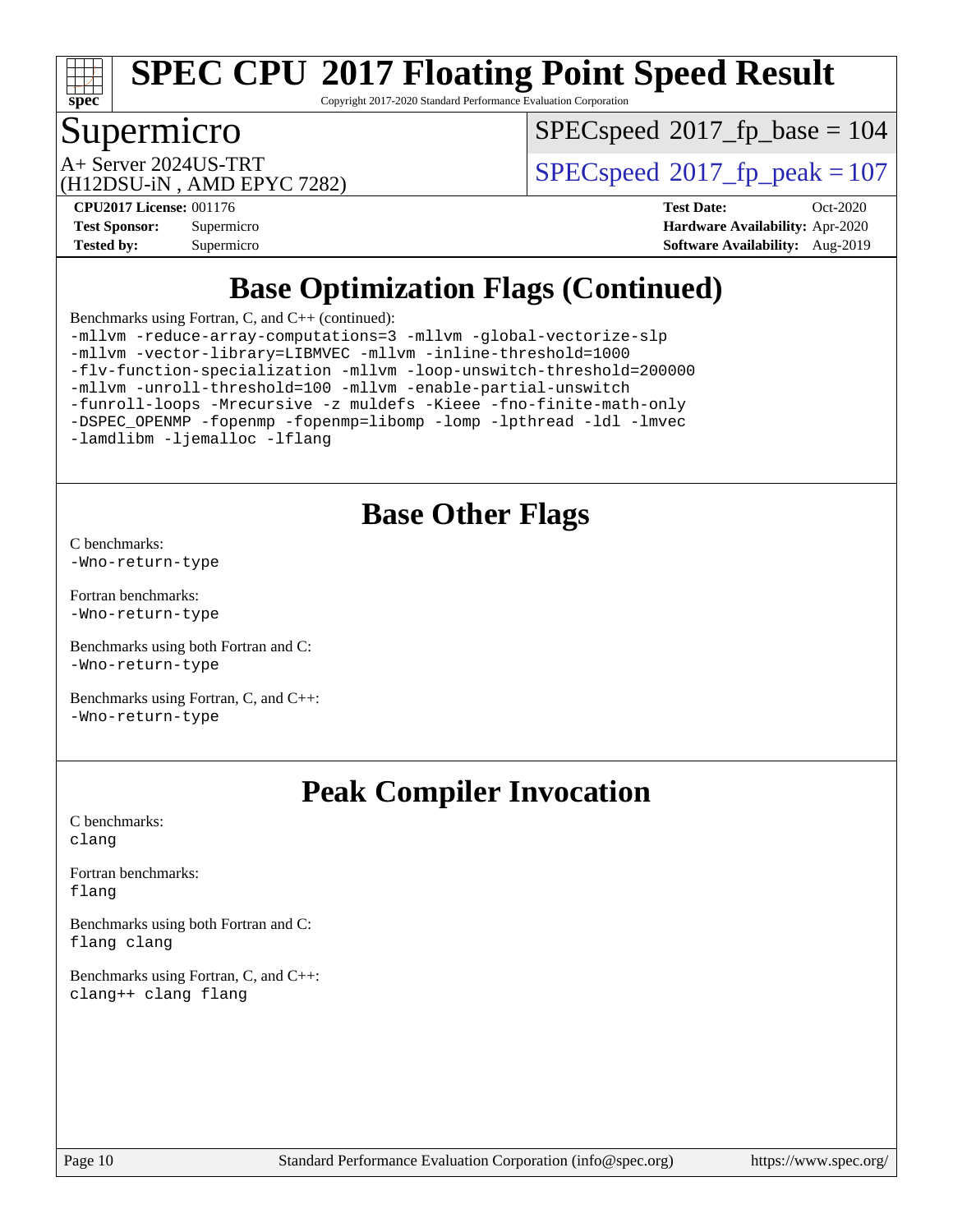Copyright 2017-2020 Standard Performance Evaluation Corporation

# Supermicro

**[spec](http://www.spec.org/)**

[SPECspeed](http://www.spec.org/auto/cpu2017/Docs/result-fields.html#SPECspeed2017fpbase)<sup>®</sup>2017 fp base = 104

(H12DSU-iN , AMD EPYC 7282)

A+ Server 2024US-TRT  $SPEC speed@2017$  fp  $peak = 107$ 

**[CPU2017 License:](http://www.spec.org/auto/cpu2017/Docs/result-fields.html#CPU2017License)** 001176 **[Test Date:](http://www.spec.org/auto/cpu2017/Docs/result-fields.html#TestDate)** Oct-2020 **[Test Sponsor:](http://www.spec.org/auto/cpu2017/Docs/result-fields.html#TestSponsor)** Supermicro **[Hardware Availability:](http://www.spec.org/auto/cpu2017/Docs/result-fields.html#HardwareAvailability)** Apr-2020 **[Tested by:](http://www.spec.org/auto/cpu2017/Docs/result-fields.html#Testedby)** Supermicro **[Software Availability:](http://www.spec.org/auto/cpu2017/Docs/result-fields.html#SoftwareAvailability)** Aug-2019

### **[Peak Portability Flags](http://www.spec.org/auto/cpu2017/Docs/result-fields.html#PeakPortabilityFlags)**

Same as Base Portability Flags

## **[Peak Optimization Flags](http://www.spec.org/auto/cpu2017/Docs/result-fields.html#PeakOptimizationFlags)**

[C benchmarks](http://www.spec.org/auto/cpu2017/Docs/result-fields.html#Cbenchmarks):

[-flto](http://www.spec.org/cpu2017/results/res2020q4/cpu2017-20201027-24304.flags.html#user_CCpeak_aocc-flto) [-Wl,-mllvm -Wl,-function-specialize](http://www.spec.org/cpu2017/results/res2020q4/cpu2017-20201027-24304.flags.html#user_CCpeak_F-function-specialize_7e7e661e57922243ee67c9a1251cb8910e607325179a0ce7f2884e09a6f5d4a5ef0ae4f37e8a2a11c95fc48e931f06dc2b6016f14b511fcb441e048bef1b065a) [-Wl,-mllvm -Wl,-region-vectorize](http://www.spec.org/cpu2017/results/res2020q4/cpu2017-20201027-24304.flags.html#user_CCpeak_F-region-vectorize_fb6c6b5aa293c88efc6c7c2b52b20755e943585b1fe8658c35afef78727fff56e1a56891413c30e36b8e2a6f9a71126986319243e80eb6110b78b288f533c52b) [-Wl,-mllvm -Wl,-vector-library=LIBMVEC](http://www.spec.org/cpu2017/results/res2020q4/cpu2017-20201027-24304.flags.html#user_CCpeak_F-use-vector-library_0a14b27fae317f283640384a31f7bfcc2bd4c1d0b5cfc618a3a430800c9b20217b00f61303eff223a3251b4f06ffbc9739dc5296db9d1fbb9ad24a3939d86d66) [-Wl,-mllvm -Wl,-reduce-array-computations=3](http://www.spec.org/cpu2017/results/res2020q4/cpu2017-20201027-24304.flags.html#user_CCpeak_F-reduce-array-computations_b882aefe7a5dda4e33149f6299762b9a720dace3e498e13756f4c04e5a19edf5315c1f3993de2e61ec41e8c206231f84e05da7040e1bb5d69ba27d10a12507e4) [-Ofast](http://www.spec.org/cpu2017/results/res2020q4/cpu2017-20201027-24304.flags.html#user_CCpeak_aocc-Ofast) [-march=znver2](http://www.spec.org/cpu2017/results/res2020q4/cpu2017-20201027-24304.flags.html#user_CCpeak_aocc-march_3e2e19cff2eeef60c5d90b059483627c9ea47eca6d66670dbd53f9185f6439e27eb5e104cf773e9e8ab18c8842ce63e461a3e948d0214bd567ef3ade411bf467) [-mno-sse4a](http://www.spec.org/cpu2017/results/res2020q4/cpu2017-20201027-24304.flags.html#user_CCpeak_F-mno-sse4a) [-fstruct-layout=5](http://www.spec.org/cpu2017/results/res2020q4/cpu2017-20201027-24304.flags.html#user_CCpeak_F-struct-layout_0de9d3561e9f54a54e0843cce081bd13a08ab3e9a82696f3346606c2e11360c37113781019b02fa128d9f650e68f1ffd209bab5c3a026c1ad23e4e7f60646b23) [-mllvm -vectorize-memory-aggressively](http://www.spec.org/cpu2017/results/res2020q4/cpu2017-20201027-24304.flags.html#user_CCpeak_F-vectorize-memory-aggressively_24b72a4417f50ade9e698c5b3bed87ab456cc6fc8ec6439480cb84f36ad6a3975af6e87206dea402e3871a1464ff3d60bc798e0250f330177ba629a260df1857) [-mllvm -function-specialize](http://www.spec.org/cpu2017/results/res2020q4/cpu2017-20201027-24304.flags.html#user_CCpeak_F-function-specialize_233b3bdba86027f1b094368157e481c5bc59f40286dc25bfadc1858dcd5745c24fd30d5f188710db7fea399bcc9f44a80b3ce3aacc70a8870250c3ae5e1f35b8) [-mllvm -enable-gvn-hoist](http://www.spec.org/cpu2017/results/res2020q4/cpu2017-20201027-24304.flags.html#user_CCpeak_F-enable-gvn-hoist_e5856354646dd6ca1333a0ad99b817e4cf8932b91b82809fd8fd47ceff7b22a89eba5c98fd3e3fa5200368fd772cec3dd56abc3c8f7b655a71b9f9848dddedd5) [-mllvm -unroll-threshold=50](http://www.spec.org/cpu2017/results/res2020q4/cpu2017-20201027-24304.flags.html#user_CCpeak_F-unroll-threshold_458874500b2c105d6d5cb4d7a611c40e2b16e9e3d26b355fea72d644c3673b4de4b3932662f0ed3dbec75c491a13da2d2ca81180bd779dc531083ef1e1e549dc) [-fremap-arrays](http://www.spec.org/cpu2017/results/res2020q4/cpu2017-20201027-24304.flags.html#user_CCpeak_F-fremap-arrays) [-mllvm -vector-library=LIBMVEC](http://www.spec.org/cpu2017/results/res2020q4/cpu2017-20201027-24304.flags.html#user_CCpeak_F-use-vector-library_e584e20b4f7ec96aa109254b65d8e01d864f3d68580371b9d93ed7c338191d4cfce20c3c864632264effc6bbe4c7c38153d02096a342ee92501c4a53204a7871) [-mllvm -reduce-array-computations=3](http://www.spec.org/cpu2017/results/res2020q4/cpu2017-20201027-24304.flags.html#user_CCpeak_F-reduce-array-computations_aceadb8604558b566e0e3a0d7a3c1533923dd1fa0889614e16288028922629a28d5695c24d3b3be4306b1e311c54317dfffe3a2e57fbcaabc737a1798de39145) [-mllvm -global-vectorize-slp](http://www.spec.org/cpu2017/results/res2020q4/cpu2017-20201027-24304.flags.html#user_CCpeak_F-global-vectorize-slp_a3935e8627af4ced727033b1ffd4db27f4d541a363d28d82bf4c2925fb3a0fd4115d6e42d13a2829f9e024d6608eb67a85cb49770f2da5c5ac8dbc737afad603) [-mllvm -inline-threshold=1000](http://www.spec.org/cpu2017/results/res2020q4/cpu2017-20201027-24304.flags.html#user_CCpeak_dragonegg-llvm-inline-threshold_b7832241b0a6397e4ecdbaf0eb7defdc10f885c2a282fa3240fdc99844d543fda39cf8a4a9dccf68cf19b5438ac3b455264f478df15da0f4988afa40d8243bab) [-flv-function-specialization](http://www.spec.org/cpu2017/results/res2020q4/cpu2017-20201027-24304.flags.html#user_CCpeak_F-flv-function-specialization) [-DSPEC\\_OPENMP](http://www.spec.org/cpu2017/results/res2020q4/cpu2017-20201027-24304.flags.html#suite_CCpeak_DSPEC_OPENMP) [-fopenmp](http://www.spec.org/cpu2017/results/res2020q4/cpu2017-20201027-24304.flags.html#user_CCpeak_aocc-fopenmp) [-lmvec](http://www.spec.org/cpu2017/results/res2020q4/cpu2017-20201027-24304.flags.html#user_CCpeak_F-lmvec) [-lamdlibm](http://www.spec.org/cpu2017/results/res2020q4/cpu2017-20201027-24304.flags.html#user_CCpeak_F-lamdlibm) [-fopenmp=libomp](http://www.spec.org/cpu2017/results/res2020q4/cpu2017-20201027-24304.flags.html#user_CCpeak_aocc-fopenmp_3eb6ab80166bcc84161ff8c20c8d5bc344f88119f45620444596454f7d72e99b7a0ceefc2d1b4d190bd07306bbfdfc20f11f5a2dc69c9b03c72239f8406741c3) [-lomp](http://www.spec.org/cpu2017/results/res2020q4/cpu2017-20201027-24304.flags.html#user_CCpeak_F-lomp) [-lpthread](http://www.spec.org/cpu2017/results/res2020q4/cpu2017-20201027-24304.flags.html#user_CCpeak_F-lpthread) [-ldl](http://www.spec.org/cpu2017/results/res2020q4/cpu2017-20201027-24304.flags.html#user_CCpeak_F-ldl) [-ljemalloc](http://www.spec.org/cpu2017/results/res2020q4/cpu2017-20201027-24304.flags.html#user_CCpeak_jemalloc-lib) [-lflang](http://www.spec.org/cpu2017/results/res2020q4/cpu2017-20201027-24304.flags.html#user_CCpeak_F-lflang)

[Fortran benchmarks](http://www.spec.org/auto/cpu2017/Docs/result-fields.html#Fortranbenchmarks):

 $603.bwaves$  s: basepeak = yes

649.fotonik3d\_s: basepeak = yes

 654.roms\_s: [-flto](http://www.spec.org/cpu2017/results/res2020q4/cpu2017-20201027-24304.flags.html#user_peakFOPTIMIZELDFLAGS654_roms_s_aocc-flto) [-Wl,-mllvm -Wl,-function-specialize](http://www.spec.org/cpu2017/results/res2020q4/cpu2017-20201027-24304.flags.html#user_peakLDFLAGS654_roms_s_F-function-specialize_7e7e661e57922243ee67c9a1251cb8910e607325179a0ce7f2884e09a6f5d4a5ef0ae4f37e8a2a11c95fc48e931f06dc2b6016f14b511fcb441e048bef1b065a) [-Wl,-mllvm -Wl,-region-vectorize](http://www.spec.org/cpu2017/results/res2020q4/cpu2017-20201027-24304.flags.html#user_peakLDFLAGS654_roms_s_F-region-vectorize_fb6c6b5aa293c88efc6c7c2b52b20755e943585b1fe8658c35afef78727fff56e1a56891413c30e36b8e2a6f9a71126986319243e80eb6110b78b288f533c52b) [-Wl,-mllvm -Wl,-vector-library=LIBMVEC](http://www.spec.org/cpu2017/results/res2020q4/cpu2017-20201027-24304.flags.html#user_peakLDFLAGS654_roms_s_F-use-vector-library_0a14b27fae317f283640384a31f7bfcc2bd4c1d0b5cfc618a3a430800c9b20217b00f61303eff223a3251b4f06ffbc9739dc5296db9d1fbb9ad24a3939d86d66) [-Wl,-mllvm -Wl,-reduce-array-computations=3](http://www.spec.org/cpu2017/results/res2020q4/cpu2017-20201027-24304.flags.html#user_peakLDFLAGS654_roms_s_F-reduce-array-computations_b882aefe7a5dda4e33149f6299762b9a720dace3e498e13756f4c04e5a19edf5315c1f3993de2e61ec41e8c206231f84e05da7040e1bb5d69ba27d10a12507e4) [-Wl,-mllvm -Wl,-enable-X86-prefetching](http://www.spec.org/cpu2017/results/res2020q4/cpu2017-20201027-24304.flags.html#user_peakLDFFLAGS654_roms_s_F-enable-X86-prefetching_362de7b2f7f327d498ff3502bcaa6d8937de40fbbc59a600e539433e6b2cb9ea5e30d4a00c3465ce74a160670b5fcaffd57d10fdc90b0d7ee2c6f387a6bf1aee) [-O3](http://www.spec.org/cpu2017/results/res2020q4/cpu2017-20201027-24304.flags.html#user_peakFOPTIMIZE654_roms_s_F-O3) [-march=znver2](http://www.spec.org/cpu2017/results/res2020q4/cpu2017-20201027-24304.flags.html#user_peakFOPTIMIZE654_roms_s_aocc-march_3e2e19cff2eeef60c5d90b059483627c9ea47eca6d66670dbd53f9185f6439e27eb5e104cf773e9e8ab18c8842ce63e461a3e948d0214bd567ef3ade411bf467) [-funroll-loops](http://www.spec.org/cpu2017/results/res2020q4/cpu2017-20201027-24304.flags.html#user_peakFOPTIMIZE654_roms_s_aocc-unroll-loops) [-Mrecursive](http://www.spec.org/cpu2017/results/res2020q4/cpu2017-20201027-24304.flags.html#user_peakFOPTIMIZE654_roms_s_F-mrecursive_20a145d63f12d5750a899e17d4450b5b8b40330a9bb4af13688ca650e6fb30857bbbe44fb35cdbb895df6e5b2769de0a0d7659f51ff17acfbef6febafec4023f) [-mllvm -vector-library=LIBMVEC](http://www.spec.org/cpu2017/results/res2020q4/cpu2017-20201027-24304.flags.html#user_peakFOPTIMIZE654_roms_s_F-use-vector-library_e584e20b4f7ec96aa109254b65d8e01d864f3d68580371b9d93ed7c338191d4cfce20c3c864632264effc6bbe4c7c38153d02096a342ee92501c4a53204a7871) [-Kieee](http://www.spec.org/cpu2017/results/res2020q4/cpu2017-20201027-24304.flags.html#user_peakEXTRA_FFLAGS654_roms_s_F-kieee) [-fno-finite-math-only](http://www.spec.org/cpu2017/results/res2020q4/cpu2017-20201027-24304.flags.html#user_peakEXTRA_FFLAGS654_roms_s_aocc-fno-finite-math-only) [-DSPEC\\_OPENMP](http://www.spec.org/cpu2017/results/res2020q4/cpu2017-20201027-24304.flags.html#suite_peakEXTRA_OPTIMIZE654_roms_s_DSPEC_OPENMP) [-fopenmp](http://www.spec.org/cpu2017/results/res2020q4/cpu2017-20201027-24304.flags.html#user_peakEXTRA_OPTIMIZE654_roms_s_aocc-fopenmp) [-fopenmp=libomp](http://www.spec.org/cpu2017/results/res2020q4/cpu2017-20201027-24304.flags.html#user_peakEXTRA_LIBS654_roms_s_aocc-fopenmp_3eb6ab80166bcc84161ff8c20c8d5bc344f88119f45620444596454f7d72e99b7a0ceefc2d1b4d190bd07306bbfdfc20f11f5a2dc69c9b03c72239f8406741c3) [-lomp](http://www.spec.org/cpu2017/results/res2020q4/cpu2017-20201027-24304.flags.html#user_peakEXTRA_LIBS654_roms_s_F-lomp) [-lpthread](http://www.spec.org/cpu2017/results/res2020q4/cpu2017-20201027-24304.flags.html#user_peakEXTRA_LIBS654_roms_s_F-lpthread) [-ldl](http://www.spec.org/cpu2017/results/res2020q4/cpu2017-20201027-24304.flags.html#user_peakEXTRA_LIBS654_roms_s_F-ldl) [-lmvec](http://www.spec.org/cpu2017/results/res2020q4/cpu2017-20201027-24304.flags.html#user_peakEXTRA_FLIBSEXTRA_LIBS654_roms_s_F-lmvec) [-lamdlibm](http://www.spec.org/cpu2017/results/res2020q4/cpu2017-20201027-24304.flags.html#user_peakEXTRA_FLIBSEXTRA_LIBS654_roms_s_F-lamdlibm) [-ljemalloc](http://www.spec.org/cpu2017/results/res2020q4/cpu2017-20201027-24304.flags.html#user_peakEXTRA_LIBS654_roms_s_jemalloc-lib) [-lflang](http://www.spec.org/cpu2017/results/res2020q4/cpu2017-20201027-24304.flags.html#user_peakEXTRA_LIBS654_roms_s_F-lflang)

[Benchmarks using both Fortran and C](http://www.spec.org/auto/cpu2017/Docs/result-fields.html#BenchmarksusingbothFortranandC):

 $621.wrf_s$ : basepeak = yes

627.cam4\_s: basepeak = yes

 628.pop2\_s: [-flto](http://www.spec.org/cpu2017/results/res2020q4/cpu2017-20201027-24304.flags.html#user_peakCOPTIMIZEFOPTIMIZELDFLAGS628_pop2_s_aocc-flto) [-Wl,-mllvm -Wl,-function-specialize](http://www.spec.org/cpu2017/results/res2020q4/cpu2017-20201027-24304.flags.html#user_peakLDFLAGS628_pop2_s_F-function-specialize_7e7e661e57922243ee67c9a1251cb8910e607325179a0ce7f2884e09a6f5d4a5ef0ae4f37e8a2a11c95fc48e931f06dc2b6016f14b511fcb441e048bef1b065a) [-Wl,-mllvm -Wl,-region-vectorize](http://www.spec.org/cpu2017/results/res2020q4/cpu2017-20201027-24304.flags.html#user_peakLDFLAGS628_pop2_s_F-region-vectorize_fb6c6b5aa293c88efc6c7c2b52b20755e943585b1fe8658c35afef78727fff56e1a56891413c30e36b8e2a6f9a71126986319243e80eb6110b78b288f533c52b) [-Wl,-mllvm -Wl,-vector-library=LIBMVEC](http://www.spec.org/cpu2017/results/res2020q4/cpu2017-20201027-24304.flags.html#user_peakLDFLAGS628_pop2_s_F-use-vector-library_0a14b27fae317f283640384a31f7bfcc2bd4c1d0b5cfc618a3a430800c9b20217b00f61303eff223a3251b4f06ffbc9739dc5296db9d1fbb9ad24a3939d86d66) [-Wl,-mllvm -Wl,-reduce-array-computations=3](http://www.spec.org/cpu2017/results/res2020q4/cpu2017-20201027-24304.flags.html#user_peakLDFLAGS628_pop2_s_F-reduce-array-computations_b882aefe7a5dda4e33149f6299762b9a720dace3e498e13756f4c04e5a19edf5315c1f3993de2e61ec41e8c206231f84e05da7040e1bb5d69ba27d10a12507e4) [-Ofast](http://www.spec.org/cpu2017/results/res2020q4/cpu2017-20201027-24304.flags.html#user_peakCOPTIMIZE628_pop2_s_aocc-Ofast) [-march=znver2](http://www.spec.org/cpu2017/results/res2020q4/cpu2017-20201027-24304.flags.html#user_peakCOPTIMIZEFOPTIMIZE628_pop2_s_aocc-march_3e2e19cff2eeef60c5d90b059483627c9ea47eca6d66670dbd53f9185f6439e27eb5e104cf773e9e8ab18c8842ce63e461a3e948d0214bd567ef3ade411bf467) [-mno-sse4a](http://www.spec.org/cpu2017/results/res2020q4/cpu2017-20201027-24304.flags.html#user_peakCOPTIMIZE628_pop2_s_F-mno-sse4a) [-fstruct-layout=5](http://www.spec.org/cpu2017/results/res2020q4/cpu2017-20201027-24304.flags.html#user_peakCOPTIMIZE628_pop2_s_F-struct-layout_0de9d3561e9f54a54e0843cce081bd13a08ab3e9a82696f3346606c2e11360c37113781019b02fa128d9f650e68f1ffd209bab5c3a026c1ad23e4e7f60646b23) [-mllvm -vectorize-memory-aggressively](http://www.spec.org/cpu2017/results/res2020q4/cpu2017-20201027-24304.flags.html#user_peakCOPTIMIZE628_pop2_s_F-vectorize-memory-aggressively_24b72a4417f50ade9e698c5b3bed87ab456cc6fc8ec6439480cb84f36ad6a3975af6e87206dea402e3871a1464ff3d60bc798e0250f330177ba629a260df1857)

**(Continued on next page)**